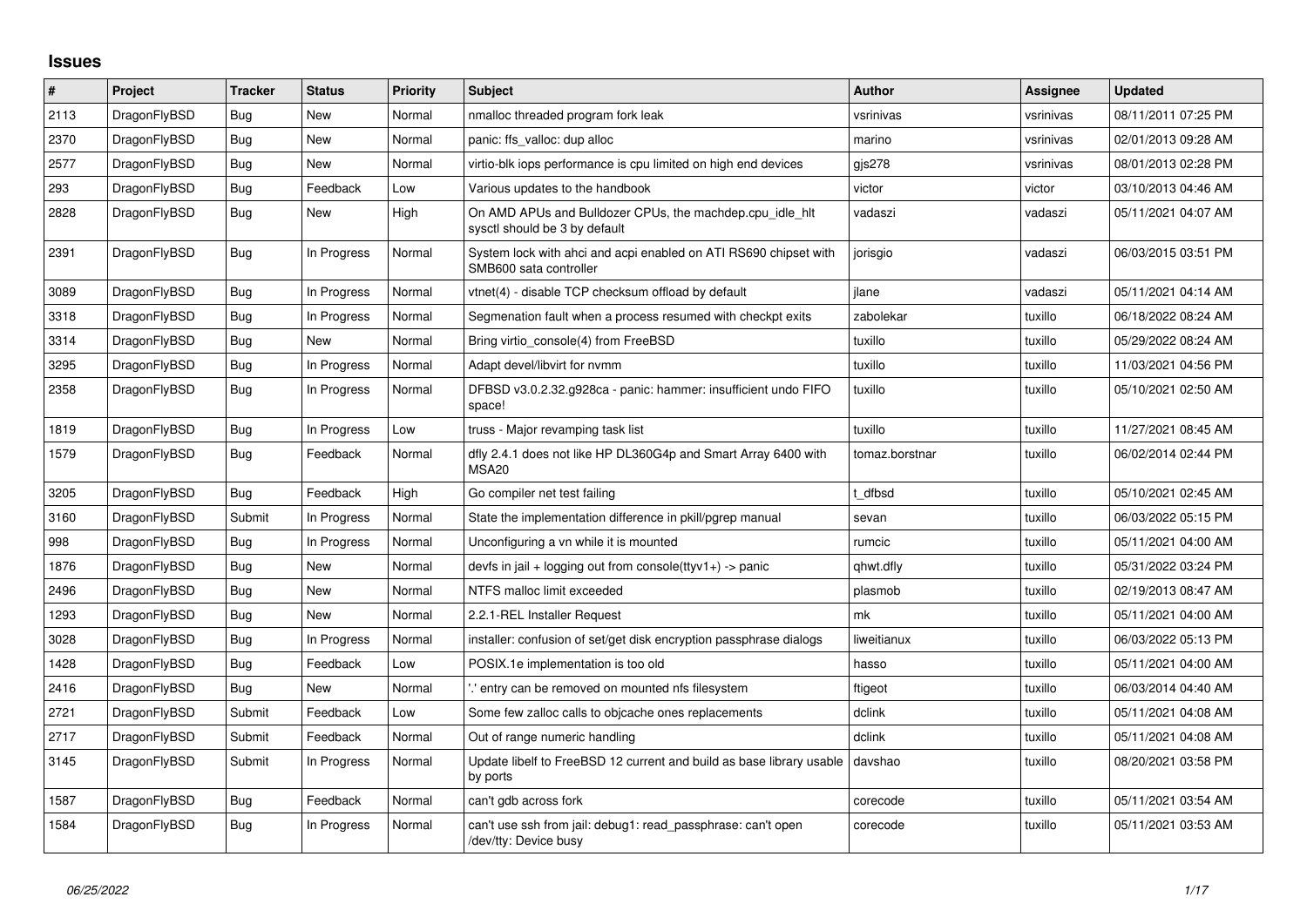| #    | Project      | Tracker    | <b>Status</b> | <b>Priority</b> | Subject                                                                                      | <b>Author</b>    | <b>Assignee</b> | <b>Updated</b>      |
|------|--------------|------------|---------------|-----------------|----------------------------------------------------------------------------------------------|------------------|-----------------|---------------------|
| 1583 | DragonFlyBSD | Bug        | In Progress   | Normal          | panic: assertion: cursor->trans->sync_lock_refs > 0 in<br>hammer_recover_cursor              | corecode         | tuxillo         | 05/11/2021 03:53 AM |
| 1556 | DragonFlyBSD | <b>Bug</b> | <b>New</b>    | Normal          | many processes stuck in "hmrrcm", system unusable                                            | corecode         | tuxillo         | 05/11/2021 03:52 AM |
| 1547 | DragonFlyBSD | Bug        | In Progress   | Normal          | disklabel64 automatic sizing                                                                 | corecode         | tuxillo         | 05/11/2021 03:52 AM |
| 1528 | DragonFlyBSD | <b>Bug</b> | In Progress   | Normal          | ktrace does not show proper return values for pipe(2)                                        | corecode         | tuxillo         | 05/11/2021 03:52 AM |
| 1475 | DragonFlyBSD | <b>Bug</b> | In Progress   | Normal          | kernel blocks with low memory and syscons setting a high res mode<br>' scrollback            | corecode         | tuxillo         | 05/11/2021 03:52 AM |
| 1474 | DragonFlyBSD | Bug        | New           | Normal          | ithread 1 unexpectedly rescheduled                                                           | corecode         | tuxillo         | 05/11/2021 03:52 AM |
| 1469 | DragonFlyBSD | <b>Bug</b> | In Progress   | Normal          | Hammer history security concern                                                              | corecode         | tuxillo         | 05/11/2021 03:52 AM |
| 1442 | DragonFlyBSD | Bug        | New           | Normal          | blocking SIGSEGV and triggering a segment violation produces an<br>all CPU consuming process | corecode         | tuxillo         | 05/11/2021 03:52 AM |
| 1440 | DragonFlyBSD | Bug        | <b>New</b>    | Normal          | ptrace/gdb doesn't work after process blocks SIGTRAP                                         | corecode         | tuxillo         | 05/11/2021 03:52 AM |
| 1287 | DragonFlyBSD | <b>Bug</b> | Feedback      | Normal          | altg configuration doesn't work                                                              | corecode         | tuxillo         | 05/11/2021 03:51 AM |
| 1198 | DragonFlyBSD | <b>Bug</b> | New           | High            | DDB loops panic in db read bytes                                                             | corecode         | tuxillo         | 05/11/2021 03:51 AM |
| 1030 | DragonFlyBSD | <b>Bug</b> | In Progress   | Normal          | msdosfs umount panic                                                                         | corecode         | tuxillo         | 05/11/2021 03:51 AM |
| 911  | DragonFlyBSD | <b>Bug</b> | Feedback      | Normal          | kldload/kernel linker can exceed malloc reserve and panic system                             | corecode         | tuxillo         | 05/11/2021 03:51 AM |
| 901  | DragonFlyBSD | <b>Bug</b> | Feedback      | Normal          | route show needs to get data from all cpus                                                   | corecode         | tuxillo         | 05/11/2021 03:50 AM |
| 847  | DragonFlyBSD | <b>Bug</b> | Feedback      | Normal          | processes getting stuck on mount point                                                       | corecode         | tuxillo         | 05/11/2021 03:50 AM |
| 781  | DragonFlyBSD | <b>Bug</b> | In Progress   | Normal          | fdisk uses wrong geometry on usb flash drives                                                | corecode         | tuxillo         | 05/11/2021 03:50 AM |
| 742  | DragonFlyBSD | Bug        | In Progress   | Normal          | umount problems with multiple mounts                                                         | corecode         | tuxillo         | 06/25/2022 04:02 AM |
| 731  | DragonFlyBSD | <b>Bug</b> | New           | Normal          | system freeze on "slice too large"                                                           | corecode         | tuxillo         | 06/25/2022 04:01 AM |
| 1921 | DragonFlyBSD | <b>Bug</b> | In Progress   | Normal          | we miss mlockall                                                                             | alexh            | tuxillo         | 06/18/2022 04:08 AM |
| 1700 | DragonFlyBSD | Submit     | In Progress   | Normal          | skip boot2 menu on <enter></enter>                                                           | Johannes.Hofmann | tuxillo         | 05/15/2022 08:35 AM |
| 2438 | DragonFlyBSD | Submit     | Feedback      | Normal          | TRIM fixes                                                                                   | Anonymous        | tuxillo         | 05/11/2021 03:45 AM |
| 1397 | DragonFlyBSD | Bug        | Feedback      | Normal          | jobs -I output inconsistency when called from script                                         | Anonymous        | tuxillo         | 05/15/2022 05:07 AM |
| 1390 | DragonFlyBSD | <b>Bug</b> | In Progress   | Normal          | Use id_t type for {get,set}priority()                                                        | Anonymous        | tuxillo         | 07/05/2019 02:18 AM |
| 2585 | DragonFlyBSD | Bug        | <b>New</b>    | Normal          | Dfly 3.4.3 on ESXi 5.1, HP Smart Array P410 passthrough<br>recognised, but not functioning   | yggdrasil        | swildner        | 05/09/2022 08:14 AM |
| 2252 | DragonFlyBSD | <b>Bug</b> | <b>New</b>    | Low             | snd hda not useable if loaded via /boot/loader.conf                                          | xbit             | swildner        | 12/14/2011 12:23 AM |
| 341  | DragonFlyBSD | <b>Bug</b> | New           | Normal          | Vinum erroneously repors devices as busy                                                     | corecode         | swildner        | 01/21/2012 04:50 AM |
| 2265 | DragonFlyBSD | Bug        | New           | Normal          | mbsrtowcs does not properly handle invalid mbstate_t in ps                                   | c.turner1        | swildner        | 01/10/2012 07:56 PM |
| 1714 | DragonFlyBSD | <b>Bug</b> | New           | Low             | hwpmc                                                                                        | alexh            | swildner        | 08/18/2012 02:03 PM |
| 1302 | DragonFlyBSD | <b>Bug</b> | In Progress   | Normal          | Checkpoint regression?                                                                       | sjg              | sjg             | 07/10/2013 05:22 PM |
| 1769 | DragonFlyBSD | <b>Bug</b> | New           | Normal          | panic: assertion: _tp->tt_msg->tt_cpuid == mycpuid in<br>tcp_callout_active                  | pavalos          | sjg             | 05/15/2022 11:07 AM |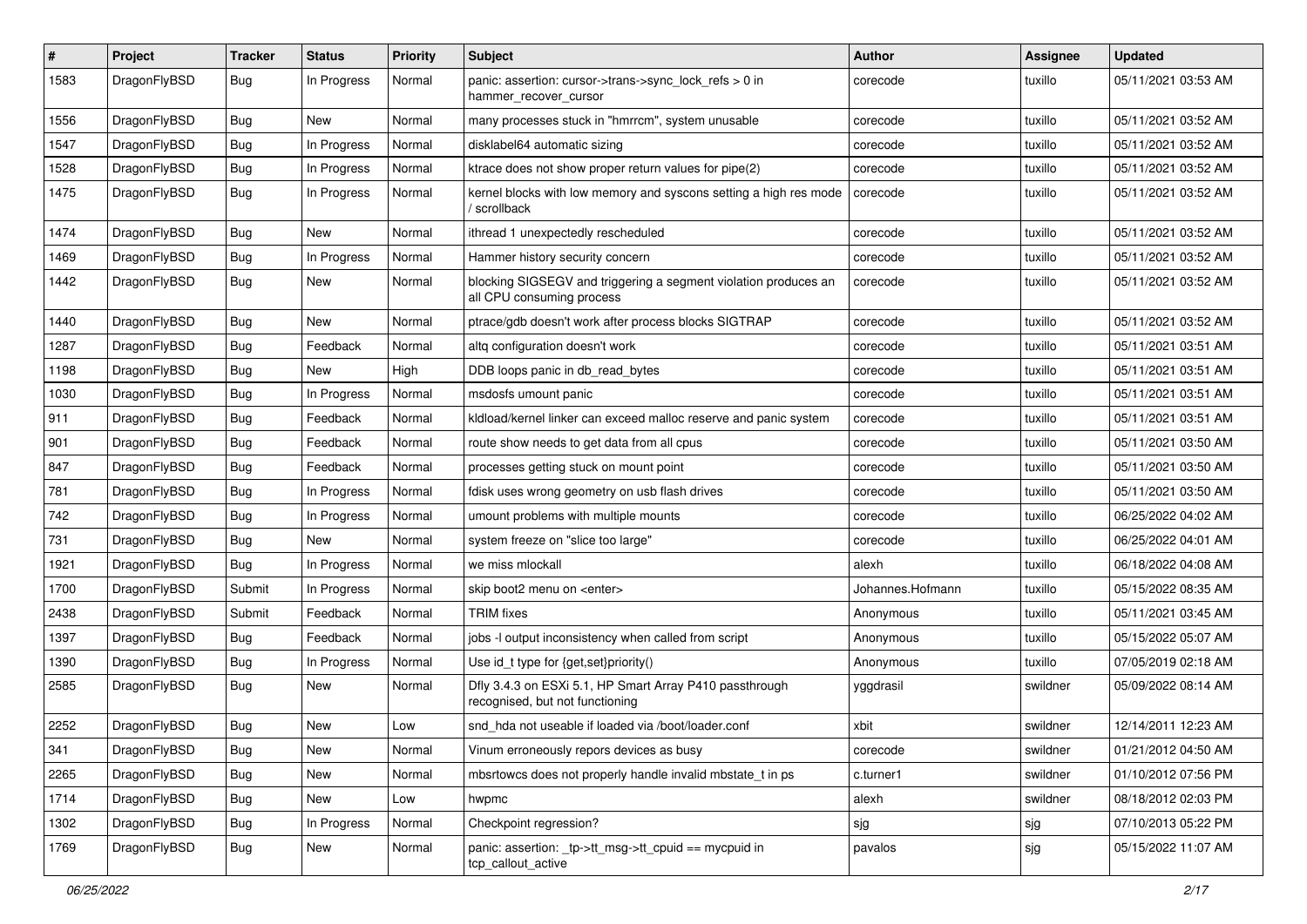| #    | Project      | <b>Tracker</b> | <b>Status</b> | <b>Priority</b> | Subject                                                                                                                                                  | <b>Author</b> | Assignee  | <b>Updated</b>      |
|------|--------------|----------------|---------------|-----------------|----------------------------------------------------------------------------------------------------------------------------------------------------------|---------------|-----------|---------------------|
| 1532 | DragonFlyBSD | <b>Bug</b>     | New           | Low             | jemalloc doesn't work on DragonFly                                                                                                                       | hasso         | sjg       | 08/02/2011 01:14 AM |
| 168  | DragonFlyBSD | Bug            | In Progress   | Normal          | Livelocked limit engaged while trying to setup IPW wireless                                                                                              | mschacht      | sepherosa | 05/11/2021 04:05 AM |
| 2825 | DragonFlyBSD | <b>Bug</b>     | New           | High            | 3x dhclient = hanging system (objcache exhausted)                                                                                                        | iaccovonb     | sepherosa | 05/11/2021 03:55 AM |
| 600  | DragonFlyBSD | <b>Bug</b>     | New           | Low             | /sys/libkern/karc4random                                                                                                                                 | robin carey5  | profmakx  | 01/19/2015 03:07 AM |
| 2822 | DragonFlyBSD | Bug            | <b>New</b>    | Normal          | USB 3.0 stick throws "reading primary partition table: error<br>accessing offset 000[] for 152" error, while the stick works on any<br>other OS I tested | revuwa        | profmakx  | 06/29/2015 05:56 AM |
| 2746 | DragonFlyBSD | <b>Bug</b>     | <b>New</b>    | Normal          | some fraction of xterms started from the xmonad window manager<br>get killed with SIGALRM                                                                | isenmann      | profmakx  | 12/28/2014 02:51 AM |
| 2549 | DragonFlyBSD | Bug            | In Progress   | Normal          | netgraph7: Kernel page fault.                                                                                                                            | russiane39    | nant      | 05/10/2013 11:20 PM |
| 679  | DragonFlyBSD | Bug            | New           | Low             | Netgraph backward compatibility for old *LEN constants                                                                                                   | nant          | nant      | 02/18/2014 05:45 AM |
| 1969 | DragonFlyBSD | <b>Bug</b>     | New           | Normal          | pf-related network problem                                                                                                                               | pavalos       | lentferj  | 02/01/2011 06:57 PM |
| 385  | DragonFlyBSD | <b>Bug</b>     | Feedback      | Low             | Mail archive address removal                                                                                                                             | justin        | justin    | 03/09/2013 11:24 AM |
| 1964 | DragonFlyBSD | <b>Bug</b>     | New           | Normal          | iwn (panic assertion : wlan_assert_serialized)                                                                                                           | sjmm.ptr      | josepht   | 02/01/2011 12:57 PM |
| 1946 | DragonFlyBSD | <b>Bug</b>     | New           | Normal          | ieee80211 panic                                                                                                                                          | pavalos       | josepht   | 01/27/2011 06:00 PM |
| 1593 | DragonFlyBSD | <b>Bug</b>     | Feedback      | Normal          | panic: assertion: $ccb = ap > ap$ err $ccb$ in ahci put err $ccb$                                                                                        | ftigeot       | ftigeot   | 05/15/2022 05:09 AM |
| 3031 | DragonFlyBSD | Submit         | In Progress   | Normal          | Update drm/radeon to Linux 4.7.10 as much as possible                                                                                                    | davshao       | ftigeot   | 08/19/2021 12:33 PM |
| 2870 | DragonFlyBSD | <b>Bug</b>     | New           | High            | Broken text and icons when glamor acceleration is used                                                                                                   | 375gnu        | ftigeot   | 01/31/2016 12:13 AM |
| 2092 | DragonFlyBSD | <b>Bug</b>     | New           | Normal          | Panic: Bad link elm 0x next->prev != elm                                                                                                                 | masterblaster | dillon    | 12/04/2011 12:49 PM |
| 1411 | DragonFlyBSD | <b>Bug</b>     | Feedback      | Normal          | Burning doesn't work with ahci(4)                                                                                                                        | hasso         | dillon    | 05/11/2021 04:00 AM |
| 2819 | DragonFlyBSD | <b>Bug</b>     | In Progress   | Normal          | Random micro system freezes after a week of uptime                                                                                                       | ftigeot       | dillon    | 08/16/2015 08:46 PM |
| 2037 | DragonFlyBSD | <b>Bug</b>     | Feedback      | Normal          | Panic Bad link elm while building packages                                                                                                               | ftigeot       | dillon    | 04/21/2011 07:20 AM |
| 1831 | DragonFlyBSD | <b>Bug</b>     | Feedback      | High            | HAMMER "malloc limit exceeded" panic                                                                                                                     | eocallaghan   | dillon    | 06/04/2022 04:38 AM |
| 3154 | DragonFlyBSD | Submit         | New           | Normal          | Update serial handling in bootloader                                                                                                                     | ddegroot      | dillon    | 11/06/2018 11:21 PM |
| 1127 | DragonFlyBSD | <b>Bug</b>     | Feedback      | Low             | cdrom drive not detected                                                                                                                                 | tgr           | corecode  | 01/15/2015 08:55 AM |
| 2100 | DragonFlyBSD | <b>Bug</b>     | Feedback      | Normal          | devfs related panic                                                                                                                                      | sepherosa     | alexh     | 07/10/2011 02:29 PM |
| 2353 | DragonFlyBSD | <b>Bug</b>     | In Progress   | Normal          | panic: assertion "gd->gd spinlocks $wr == 0$ " failed in<br>bsd4_schedulerclock                                                                          | jaydg         | alexh     | 11/28/2012 01:57 AM |
| 1430 | DragonFlyBSD | <b>Bug</b>     | New           | Normal          | Buggy w(1)?                                                                                                                                              | hasso         | alexh     | 11/24/2010 08:09 AM |
| 1538 | DragonFlyBSD | <b>Bug</b>     | New           | Low             | mountroot should probe file systems                                                                                                                      | corecode      | alexh     | 11/24/2010 06:35 PM |
| 3224 | DragonFlyBSD | <b>Bug</b>     | New           | Normal          | Kernel panic when trying to ping6                                                                                                                        | zhtw          |           | 03/08/2020 08:55 AM |
| 1920 | DragonFlyBSD | <b>Bug</b>     | <b>New</b>    | High            | system hangs                                                                                                                                             | zhtw          |           | 11/22/2010 08:59 AM |
| 2324 | DragonFlyBSD | <b>Bug</b>     | New           | Normal          | natacotrol support > 2TB not working even after the ftigeot patch                                                                                        | zenny         |           | 03/03/2012 01:00 AM |
| 604  | DragonFlyBSD | <b>Bug</b>     | In Progress   | Normal          | 1.8.1-RELEASE - clock runs fast on mainboard ASUS P5A-B                                                                                                  | yeti          |           | 05/11/2021 03:55 AM |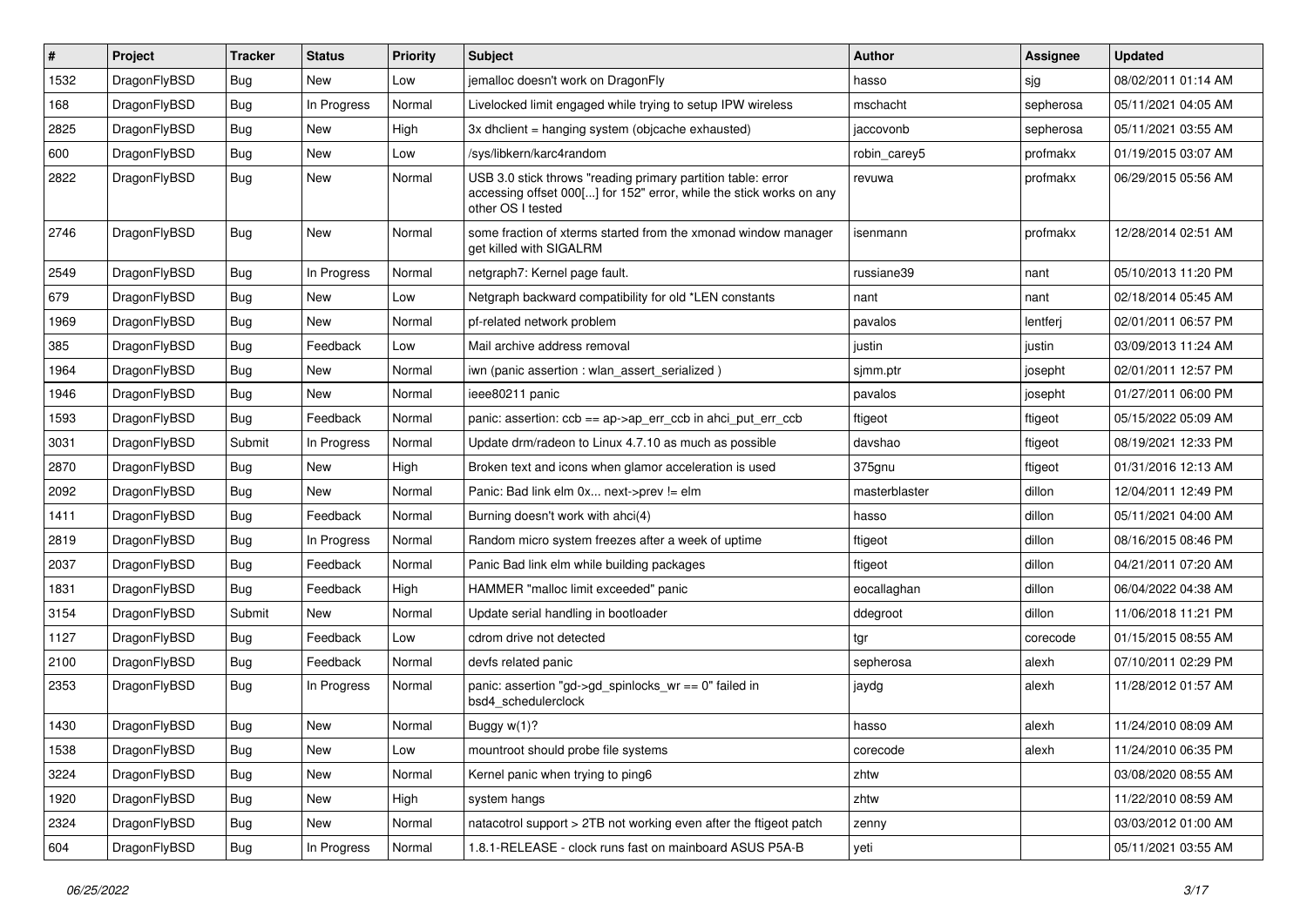| $\pmb{\#}$ | Project      | <b>Tracker</b> | <b>Status</b> | <b>Priority</b> | <b>Subject</b>                                                                                            | <b>Author</b>    | Assignee | Updated             |
|------------|--------------|----------------|---------------|-----------------|-----------------------------------------------------------------------------------------------------------|------------------|----------|---------------------|
| 2840       | DragonFlyBSD | Bug            | <b>New</b>    | Normal          | wrong voltage is reported                                                                                 | vellowrabbit2010 |          | 09/11/2015 06:09 PM |
| 2797       | DragonFlyBSD | Bug            | In Progress   | Low             | vkernels with & without machdep.pmap_mmu_optimize                                                         | yellowrabbit2010 |          | 11/27/2021 08:06 AM |
| 2287       | DragonFlyBSD | Bug            | New           | Normal          | HAMMER(ROOT) Illegal UNDO TAIL signature at<br>300000001967c000                                           | y0n3t4n1         |          | 11/07/2018 01:22 AM |
| 2886       | DragonFlyBSD | Bug            | New           | Normal          | dragonfly mail agent: sending a testmail causes high system load                                          | worf             |          | 02/05/2016 05:53 AM |
| 3124       | DragonFlyBSD | <b>Bug</b>     | New           | High            | DragonFlyBSD 5.0.2 with Hammer2 with UEFI install doesn't boot                                            | wiesl            |          | 06/18/2019 05:07 AM |
| 1185       | DragonFlyBSD | Bug            | <b>New</b>    | High            | need a tool to merge changes into /etc                                                                    | wa1ter           |          | 02/18/2014 06:02 AM |
| 2490       | DragonFlyBSD | <b>Bug</b>     | <b>New</b>    | Normal          | nmalloc should color addresses to avoid cache bank conflictsw                                             | vsrinivas        |          | 06/10/2014 05:51 AM |
| 2489       | DragonFlyBSD | Bug            | <b>New</b>    | Normal          | nmalloc doesn't cache VA for allocations > 8KB                                                            | vsrinivas        |          | 06/10/2014 05:51 AM |
| 2360       | DragonFlyBSD | Bug            | In Progress   | Normal          | Wishlist: virtio driver import                                                                            | vsrinivas        |          | 06/04/2022 04:16 AM |
| 2154       | DragonFlyBSD | Bug            | <b>New</b>    | Normal          | vkernel copyout() doesn't return EFAULT on error                                                          | vsrinivas        |          | 10/20/2011 03:53 AM |
| 2136       | DragonFlyBSD | <b>Bug</b>     | <b>New</b>    | Normal          | socketpair() doesn't free file descriptors on copyout failure                                             | vsrinivas        |          | 04/05/2013 09:13 AM |
| 2085       | DragonFlyBSD | Bug            | <b>New</b>    | Normal          | panic: assertion: $(m\rightarrow$ flags & PG MAPPED) == 0 in<br>vm_page_free_toq                          | vsrinivas        |          | 06/10/2011 07:48 AM |
| 2081       | DragonFlyBSD | Bug            | Feedback      | Normal          | Panic on device "detach" / "failure"                                                                      | vsrinivas        |          | 02/29/2012 07:11 AM |
| 2071       | DragonFlyBSD | <b>Bug</b>     | <b>New</b>    | High            | Panic on assertion: (int)(flg->seq - seq) > 0 in hammer_flusher_flush<br>after inode error                | vsrinivas        |          | 06/12/2011 07:59 AM |
| 1861       | DragonFlyBSD | <b>Bug</b>     | <b>New</b>    | Normal          | panic via kprintf (lockmgr called in a hard section)                                                      | vsrinivas        |          | 10/11/2010 12:56 AM |
| 1749       | DragonFlyBSD | Bug            | In Progress   | Normal          | HAMMER fsstress panic in hammer flush inode core<br>'ip->flush_state != HAMMER_FST_FLUSH'                 | vsrinivas        |          | 05/11/2021 04:06 AM |
| 1744       | DragonFlyBSD | <b>Bug</b>     | In Progress   | Normal          | HAMMER fsstress panic in hammer setup child callback                                                      | vsrinivas        |          | 05/11/2021 04:05 AM |
| 1661       | DragonFlyBSD | <b>Bug</b>     | In Progress   | Normal          | panic on password entry mount smb filesystem                                                              | vsrinivas        |          | 11/27/2021 08:29 AM |
| 3196       | DragonFlyBSD | <b>Bug</b>     | <b>New</b>    | Normal          | test issue after redmine upgrade (2)                                                                      | tuxillo          |          | 07/05/2019 04:33 AM |
| 3157       | DragonFlyBSD | <b>Bug</b>     | New           | Normal          | TP-Link UE300 not working in 5.2-RELEASE                                                                  | tuxillo          |          | 11/15/2018 02:08 PM |
| 2647       | DragonFlyBSD | Bug            | New           | Normal          | HAMMER panic on 3.6.0                                                                                     | tuxillo          |          | 05/11/2021 03:54 AM |
| 2641       | DragonFlyBSD | Bug            | <b>New</b>    | Normal          | Panic when loading natapci as module                                                                      | tuxillo          |          | 05/11/2021 03:54 AM |
| 2638       | DragonFlyBSD | <b>Bug</b>     | Feedback      | High            | Fix machdep.pmap mmu optimize                                                                             | tuxillo          |          | 05/11/2021 04:07 AM |
| 2636       | DragonFlyBSD | Bug            | Feedback      | Low             | Add -x flag to iostat (a la solaris)                                                                      | tuxillo          |          | 05/11/2021 04:07 AM |
| 2631       | DragonFlyBSD | Bug            | In Progress   | Low             | Verify library versioning current with full package build and switch it<br>on (after publishing packages) | tuxillo          |          | 05/11/2021 04:06 AM |
| 2630       | DragonFlyBSD | Bug            | New           | Normal          | Bring in latest iconv fixes from FreeBSD10 as well as csmapper<br>updates                                 | tuxillo          |          | 05/11/2021 03:54 AM |
| 2629       | DragonFlyBSD | Bug            | New           | Normal          | Replace gcc44 with llvm34, clang34, and libc++                                                            | tuxillo          |          | 06/02/2014 02:30 PM |
| 2556       | DragonFlyBSD | Bug            | Feedback      | Normal          | DragonFly v3.5.0.81.gd3479 - Process signal weirdness                                                     | tuxillo          |          | 12/17/2013 03:48 PM |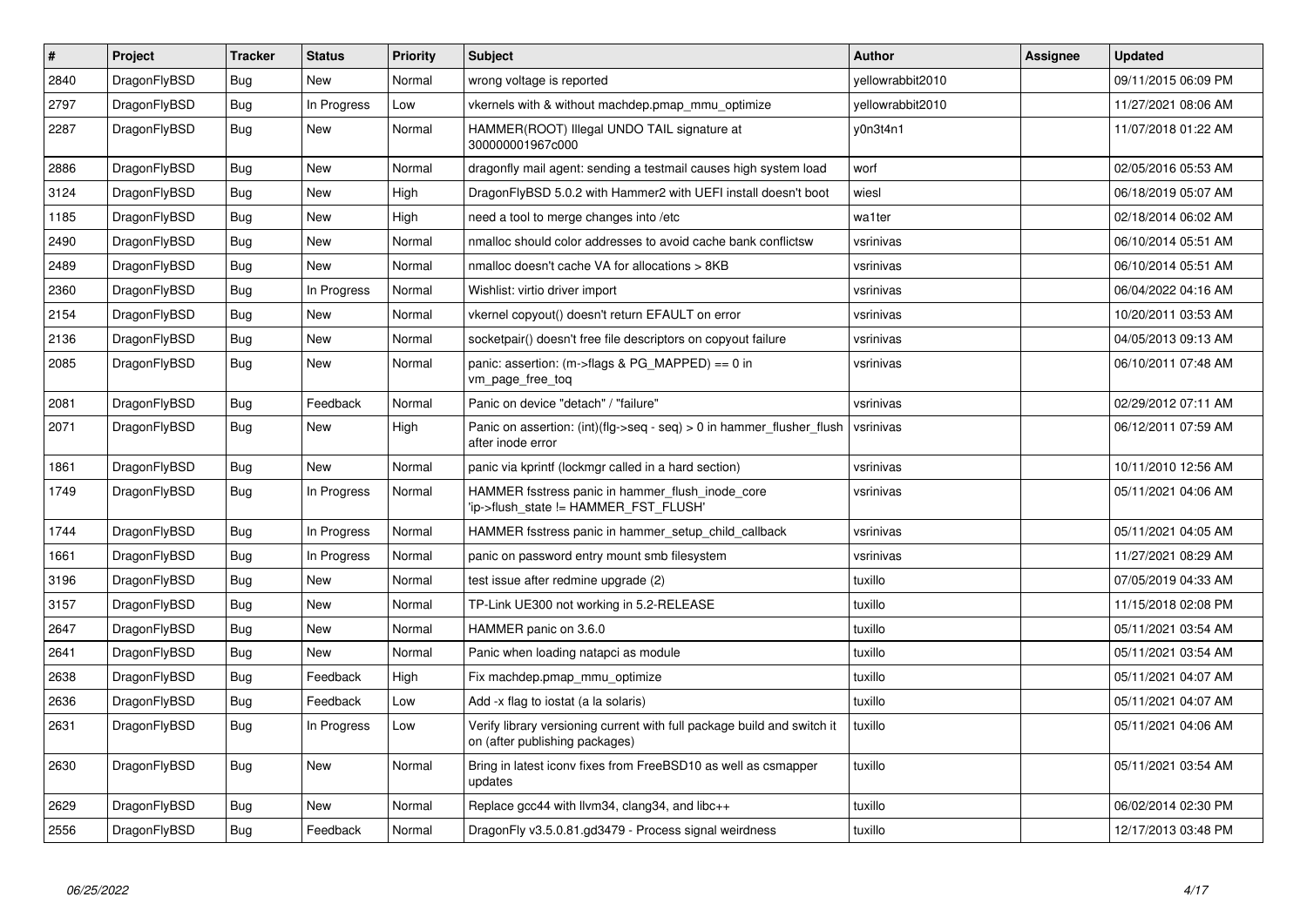| $\pmb{\#}$ | Project      | <b>Tracker</b> | <b>Status</b> | <b>Priority</b> | Subject                                                                                      | Author         | Assignee | <b>Updated</b>      |
|------------|--------------|----------------|---------------|-----------------|----------------------------------------------------------------------------------------------|----------------|----------|---------------------|
| 2498       | DragonFlyBSD | Bug            | New           | Normal          | DFBSD v3.2.2-RELEASE - LIST_FIRST(&bp->b_dep) == NULL"<br>failed in vfs_vmio_release         | tuxillo        |          | 05/31/2022 04:09 PM |
| 2495       | DragonFlyBSD | Bug            | New           | High            | DFBSD v3.3.0.960.g553fe7 - ocnt != 0" failed in<br>prop_object_release                       | tuxillo        |          | 05/31/2022 04:08 PM |
| 2351       | DragonFlyBSD | <b>Bug</b>     | In Progress   | Normal          | DFBSD v3.1.0.579.g44ccf - Stuck during startup, random freezes                               | tuxillo        |          | 04/24/2012 08:21 AM |
| 2345       | DragonFlyBSD | Bug            | In Progress   | Normal          | DFBSD v3.1.0.457.gd679f - NFS panic on diskless station                                      | tuxillo        |          | 04/07/2012 05:22 PM |
| 2283       | DragonFlyBSD | Bug            | New           | Normal          | DFBSD DragonFly v2.13.0.957.g4f459 - pmap_release: page<br>should already be gone 0xc27120bc | tuxillo        |          | 01/23/2012 03:03 AM |
| 2282       | DragonFlyBSD | <b>Bug</b>     | In Progress   | Normal          | gdb segfaults with certain corefiles                                                         | tuxillo        |          | 01/18/2012 04:40 PM |
| 2224       | DragonFlyBSD | Bug            | <b>New</b>    | Normal          | v2.13.0.291.gaa7ec - Panic on fq while installing world                                      | tuxillo        |          | 11/18/2011 01:40 AM |
| 2171       | DragonFlyBSD | <b>Bug</b>     | New           | Normal          | DFBSD v2.13.0.151.gdc8442 - panic: assertion "(*ptep &<br>$(PG_MANAGED PG_V)$ == PG_V"       | tuxillo        |          | 11/04/2011 05:06 PM |
| 2166       | DragonFlyBSD | <b>Bug</b>     | <b>New</b>    | Normal          | DFBSD v2.13.0.109.g05b9d - Strange lockups                                                   | tuxillo        |          | 10/29/2011 11:20 AM |
| 2129       | DragonFlyBSD | <b>Bug</b>     | New           | Normal          | DFBSD v2.11.0.661.gf9438 i386 - panic: lockmgr thrd_sleep                                    | tuxillo        |          | 09/05/2011 09:49 AM |
| 2084       | DragonFlyBSD | Bug            | <b>New</b>    | Normal          | DFBSD v2.11.0.242.g4d317 - panic: zone: entry not free                                       | tuxillo        |          | 07/03/2012 01:23 AM |
| 2078       | DragonFlyBSD | Bug            | New           | Normal          | DFBSD i386 v2.11.0.201.g3ed2f - Panic during installworld into a<br>vn0 device               | tuxillo        |          | 05/19/2011 07:50 PM |
| 1959       | DragonFlyBSD | Bug            | <b>New</b>    | Normal          | DFBSD v2.9.1.422.gc98f2 - Panic during boot - IPv6 and PF                                    | tuxillo        |          | 01/13/2011 03:37 AM |
| 1867       | DragonFlyBSD | <b>Bug</b>     | New           | Normal          | it(4) motherboard and fan problems                                                           | tuxillo        |          | 07/08/2011 10:48 AM |
| 1332       | DragonFlyBSD | Bug            | Feedback      | Normal          | DFBSD 2.2 - Booting usbcdrom/usbsticks on thinkpad hangs on<br>"BTX Halted"                  | tuxillo        |          | 05/11/2021 04:00 AM |
| 2140       | DragonFlyBSD | <b>Bug</b>     | New           | High            | hammer_io_delallocate panic with 'duplicate entry' message                                   | ttw            |          | 10/07/2011 12:22 PM |
| 3231       | DragonFlyBSD | Bug            | <b>New</b>    | Normal          | wifi drops on 5.8                                                                            | tse            |          | 04/06/2020 05:08 AM |
| 3225       | DragonFlyBSD | <b>Bug</b>     | New           | Normal          | nfsd freeze when using gemu                                                                  | tse            |          | 03/17/2020 11:52 AM |
| 3208       | DragonFlyBSD | Bug            | New           | Normal          | Crash related to nfsd                                                                        | tse            |          | 06/11/2020 05:52 AM |
| 3199       | DragonFlyBSD | <b>Bug</b>     | <b>New</b>    | Normal          | PFS label not found panic                                                                    | tse            |          | 08/21/2019 03:51 AM |
| 3197       | DragonFlyBSD | <b>Bug</b>     | New           | Normal          | DragonFly upgrades                                                                           | tse            |          | 04/18/2020 04:18 PM |
| 3170       | DragonFlyBSD | Bug            | New           | Normal          | repeatable nfsd crash                                                                        | tse            |          | 06/11/2020 05:52 AM |
| 806        | DragonFlyBSD | <b>Bug</b>     | Feedback      | Normal          | boot error on MacBook                                                                        | tralamazza     |          | 06/04/2022 05:28 AM |
| 3252       | DragonFlyBSD | Bug            | New           | Normal          | tcsetattr/tcgetattr set errno incorrectly on non-TTY                                         | tonyc          |          | 10/26/2020 09:34 PM |
| 1282       | DragonFlyBSD | Bug            | Feedback      | Normal          | panic (trap 12) when booting SMP kernel on Atom 330 (dual core)                              | tomaz.borstnar |          | 05/11/2021 04:00 AM |
| 2473       | DragonFlyBSD | <b>Bug</b>     | New           | Normal          | Kernel crash when trying to up the wpi0 device (Dfly<br>v3.3.0.758.g47388-DEVELOPMENT)       | tomaz          |          | 02/24/2014 08:50 AM |
| 2931       | DragonFlyBSD | Bug            | New           | Low             | 'gdb' of 'vkernel' unable to print backtrace                                                 | tofergus       |          | 07/26/2016 01:51 PM |
| 2930       | DragonFlyBSD | Bug            | New           | High            | 'objcache' causes panic during 'nfs_readdir'                                                 | tofergus       |          | 07/26/2016 01:09 PM |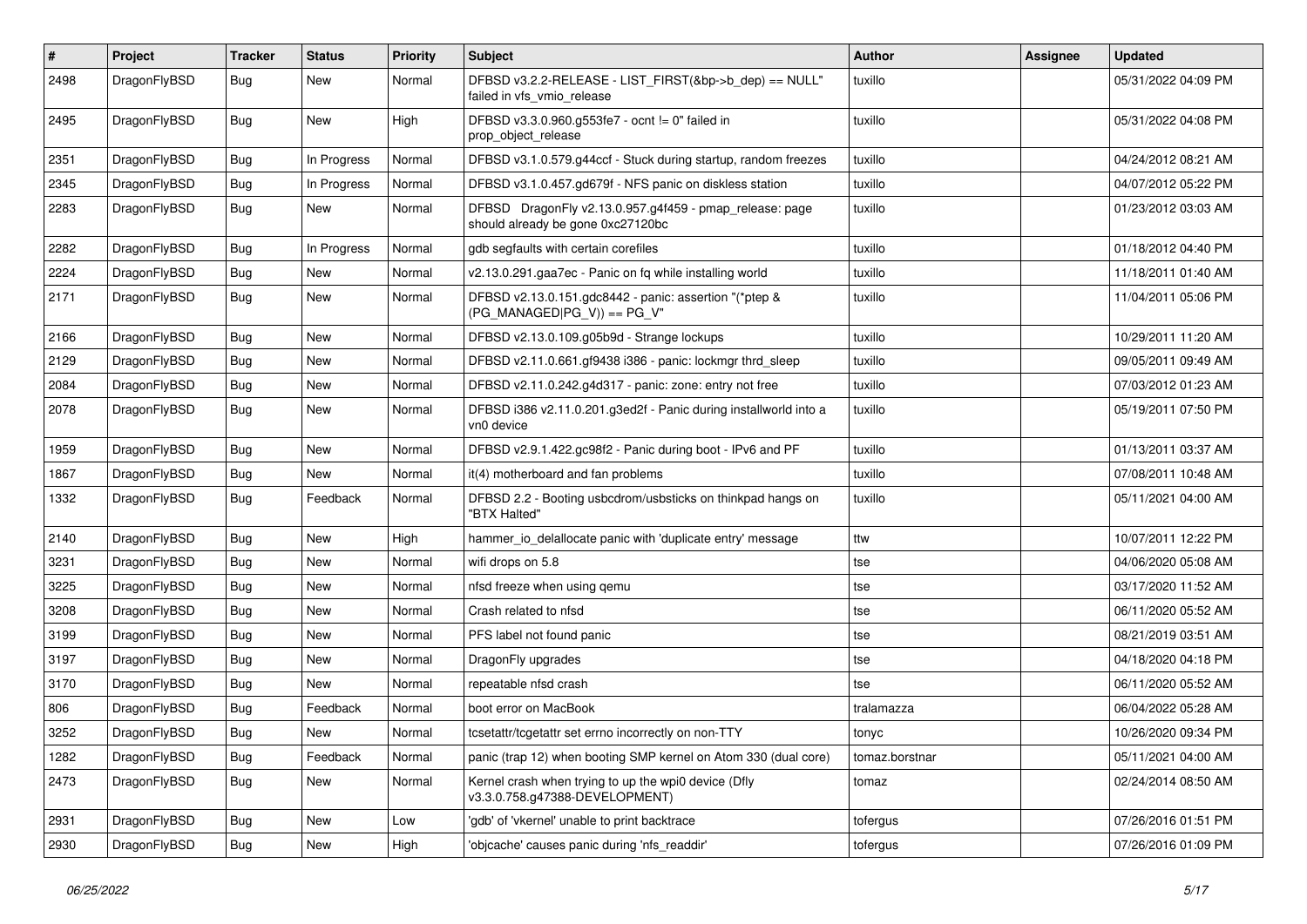| #    | Project      | <b>Tracker</b> | <b>Status</b> | <b>Priority</b> | Subject                                                                                                  | Author            | Assignee | <b>Updated</b>      |
|------|--------------|----------------|---------------|-----------------|----------------------------------------------------------------------------------------------------------|-------------------|----------|---------------------|
| 2812 | DragonFlyBSD | Bug            | <b>New</b>    | Normal          | Panic on Intel DE3815TYKHE                                                                               | tmorp             |          | 05/14/2015 03:14 PM |
| 3316 | DragonFlyBSD | <b>Bug</b>     | <b>New</b>    | Normal          | hammer2 dirent create() allows creating >1 dirents with the same<br>name                                 | tkusumi           |          | 06/05/2022 12:35 PM |
| 3312 | DragonFlyBSD | Submit         | <b>New</b>    | Normal          | hammer2: redundant chain modify after chain creation                                                     | tkusumi           |          | 05/15/2022 01:35 PM |
| 3269 | DragonFlyBSD | Bug            | In Progress   | Normal          | Is double-buffer'd buf still required by HAMMER2 ?                                                       | tkusumi           |          | 05/12/2021 04:09 PM |
| 3266 | DragonFlyBSD | Bug            | <b>New</b>    | High            | Filesystems broken due to "KKASSERT(count &<br>TOK_COUNTMASK);"                                          | tkusumi           |          | 03/15/2021 01:21 PM |
| 3249 | DragonFlyBSD | Bug            | New           | Normal          | HAMMER2 fsync(2) not working properly                                                                    | tkusumi           |          | 09/21/2020 07:07 AM |
| 3246 | DragonFlyBSD | Bug            | New           | Normal          | HAMMER2 unable to handle ENOSPC properly                                                                 | tkusumi           |          | 09/04/2020 11:11 AM |
| 3184 | DragonFlyBSD | Bug            | <b>New</b>    | Normal          | tsleep(9) return value when PCATCH specified                                                             | tkusumi           |          | 04/03/2019 06:49 AM |
| 3142 | DragonFlyBSD | Submit         | New           | Normal          | lib/libdmsg: Unbreak using new API EVP CIPHER CTX new()                                                  | tkusumi           |          | 07/08/2018 04:18 AM |
| 2857 | DragonFlyBSD | Bug            | New           | Normal          | hammer stalls via bitcoin-qt                                                                             | tkusumi           |          | 11/30/2015 06:52 AM |
| 2459 | DragonFlyBSD | Bug            | Feedback      | Normal          | apic problems with HP Probook 4510s                                                                      | thowe             |          | 11/27/2021 08:22 AM |
| 2609 | DragonFlyBSD | <b>Bug</b>     | <b>New</b>    | Normal          | master: panic: assertion<br>"LWKT_TOKEN_HELD_ANY(vm_object_token(object))" failed in<br>swp pager lookup | thomas.nikolajsen |          | 11/28/2013 11:36 AM |
| 2436 | DragonFlyBSD | <b>Bug</b>     | New           | Normal          | panic: assertion "lp->lwp_qcpu == dd->cpuid" failed in<br>dfly_acquire_curproc                           | thomas.nikolajsen |          | 01/23/2013 11:07 AM |
| 2296 | DragonFlyBSD | <b>Bug</b>     | In Progress   | High            | panic: assertion "m->wire_count > 0" failed                                                              | thomas.nikolajsen |          | 08/30/2012 06:09 AM |
| 1984 | DragonFlyBSD | <b>Bug</b>     | New           | Normal          | hammer mount fails after crash - HAMMER: FIFO record bad head<br>signature                               | thomas.nikolajsen |          | 03/08/2011 06:57 PM |
| 285  | DragonFlyBSD | <b>Bug</b>     | Feedback      | Low             | interrupt latency with re without ip address configured                                                  | thomas.nikolajsen |          | 02/20/2014 10:30 AM |
| 3113 | DragonFlyBSD | <b>Bug</b>     | In Progress   | Urgent          | Booting vKernel fails due being out of swap space                                                        | tcullen           |          | 05/11/2021 04:14 AM |
| 3135 | DragonFlyBSD | Submit         | <b>New</b>    | Normal          | Add EVFILT_RECV and EVFILT_SEND                                                                          | tautolog          |          | 05/25/2018 09:59 PM |
| 3036 | DragonFlyBSD | <b>Bug</b>     | New           | Normal          | panic in icmp redirect start() ASSERT IN NETISR(0)                                                       | tautolog          |          | 05/11/2017 07:27 PM |
| 2921 | DragonFlyBSD | Submit         | <b>New</b>    | Normal          | Allow moused to accept userland mouse events                                                             | tautolog          |          | 05/11/2021 04:08 AM |
| 3217 | DragonFlyBSD | <b>Bug</b>     | New           | Normal          | rescue tools: make install fails if rescue folder doesn't exist                                          | t dfbsd           |          | 11/27/2019 08:16 PM |
| 2915 | DragonFlyBSD | <b>Bug</b>     | New           | High            | Hammer mirror-copy problem                                                                               | t dfbsd           |          | 08/25/2016 05:28 AM |
| 2509 | DragonFlyBSD | <b>Bug</b>     | New           | Normal          | Redefinition of DIRBLKSIZ in restore(8)                                                                  | swildner          |          | 06/04/2022 04:40 AM |
| 1913 | DragonFlyBSD | Bug            | <b>New</b>    | Normal          | panic: assertion: ip->flush_state != HAMMER_FST_FLUSH in<br>hammer_flush_inode_core                      | swildner          |          | 11/20/2010 05:27 PM |
| 1907 | DragonFlyBSD | <b>Bug</b>     | New           | Normal          | Hammer crash in hammer flusher flush()                                                                   | swildner          |          | 11/11/2010 05:07 AM |
| 243  | DragonFlyBSD | <b>Bug</b>     | Feedback      | Normal          | weird behavior in the shell                                                                              | swildner          |          | 05/31/2022 02:51 PM |
| 2082 | DragonFlyBSD | <b>Bug</b>     | <b>New</b>    | Normal          | dfbsd 2.10.1 amd64 - mc port build error with 'bmake bin-install'                                        | sun-doctor        |          | 05/25/2011 07:18 PM |
| 2020 | DragonFlyBSD | <b>Bug</b>     | New           | Low             | Port brcm80211 driver from Linux to DragonFly BSD                                                        | studer            |          | 03/05/2011 10:54 PM |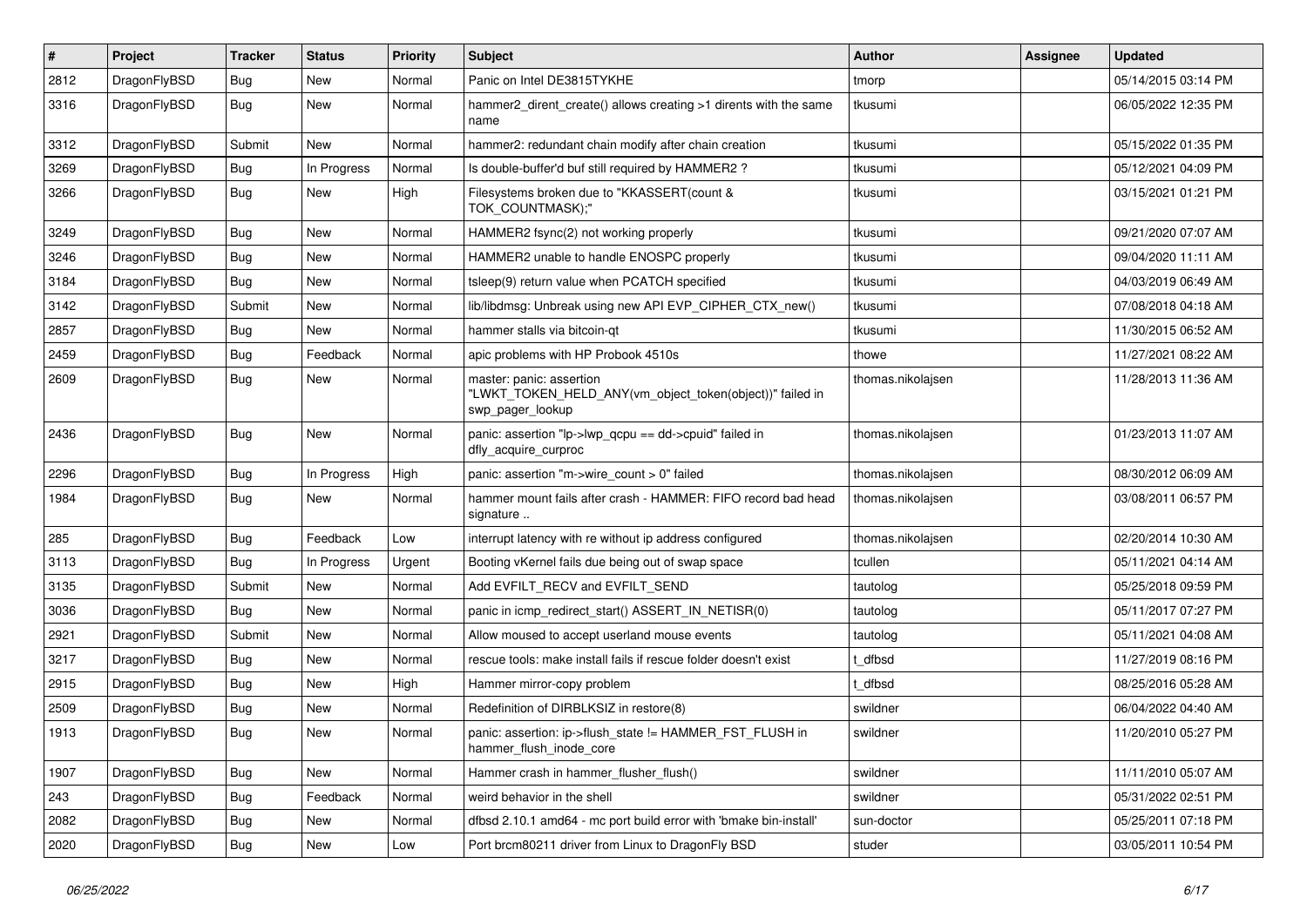| $\sharp$ | Project      | <b>Tracker</b> | <b>Status</b> | <b>Priority</b> | <b>Subject</b>                                                                       | Author     | Assignee | <b>Updated</b>      |
|----------|--------------|----------------|---------------|-----------------|--------------------------------------------------------------------------------------|------------|----------|---------------------|
| 2055     | DragonFlyBSD | <b>Bug</b>     | New           | Normal          | ssh + IPV6 + bridge => connection freezes                                            | steve      |          | 04/24/2011 07:13 PM |
| 2004     | DragonFlyBSD | <b>Bug</b>     | New           | Normal          | LWKT_WAIT_IPIQ panic                                                                 | steve      |          | 03/08/2011 05:46 PM |
| 3129     | DragonFlyBSD | <b>Bug</b>     | New           | High            | Kernel panic with 5.2.0 on A2SDi-4C-HLN4F                                            | stateless  |          | 04/24/2018 12:50 AM |
| 2587     | DragonFlyBSD | <b>Bug</b>     | <b>New</b>    | Normal          | SATA DVD writer not detected by DragonFly                                            | srussell   |          | 09/04/2020 08:55 AM |
| 2586     | DragonFlyBSD | <b>Bug</b>     | <b>New</b>    | Normal          | pf: "modulate" state seems problematic                                               | srussell   |          | 09/25/2013 07:36 PM |
| 2077     | DragonFlyBSD | <b>Bug</b>     | <b>New</b>    | Normal          | USB devices conflicting                                                              | srussell   |          | 05/17/2011 05:12 PM |
| 2936     | DragonFlyBSD | <b>Bug</b>     | New           | Normal          | loader.efi crashes while loading kernel                                              | spaceille  |          | 08/20/2016 06:17 AM |
| 2141     | DragonFlyBSD | <b>Bug</b>     | <b>New</b>    | Urgent          | loader and/or documentation broken                                                   | sjg        |          | 01/20/2012 10:51 AM |
| 2061     | DragonFlyBSD | <b>Bug</b>     | New           | Normal          | USB keyboard boot panic                                                              | sjg        |          | 05/04/2012 12:20 AM |
| 1786     | DragonFlyBSD | <b>Bug</b>     | <b>New</b>    | Normal          | Calling NULL function pointer initiates panic loop                                   | sjg        |          | 10/11/2010 05:28 PM |
| 2891     | DragonFlyBSD | <b>Bug</b>     | New           | Normal          | Kernel panic in IEEE802.11 related code                                              | shamaz     |          | 05/29/2016 05:49 PM |
| 2863     | DragonFlyBSD | <b>Bug</b>     | <b>New</b>    | Normal          | HAMMER synch tid is zero                                                             | shamaz     |          | 12/12/2015 11:24 PM |
| 2820     | DragonFlyBSD | Bug            | <b>New</b>    | Normal          | TP-Link USB Wi-Fi adapter cannot be reattached to the system                         | shamaz     |          | 05/22/2015 09:45 PM |
| 1961     | DragonFlyBSD | <b>Bug</b>     | New           | Normal          | Can't create dump from DDB                                                           | shamaz     |          | 01/29/2011 09:02 PM |
| 1935     | DragonFlyBSD | Bug            | New           | Normal          | mouse does not work after switching between x and console                            | shamaz     |          | 12/13/2010 10:06 AM |
| 1884     | DragonFlyBSD | <b>Bug</b>     | New           | Normal          | System completely freezes while listening music (devbuf: malloc<br>limit exceeded)   | shamaz     |          | 01/24/2011 05:00 PM |
| 2124     | DragonFlyBSD | Bug            | New           | Normal          | getty repeating too quickly on port /dev/ttyv0                                       | sgeorge.ml |          | 09/01/2011 04:28 AM |
| 2396     | DragonFlyBSD | <b>Bug</b>     | Feedback      | High            | Latest 3.1 development version core dumps while destroying master<br><b>PFS</b>      | sgeorge    |          | 01/23/2013 04:10 PM |
| 2347     | DragonFlyBSD | Bug            | Feedback      | High            | Hammer PFSes destroy does not give back full space allocated to<br><b>PFS</b>        | sgeorge    |          | 07/19/2012 01:11 AM |
| 2933     | DragonFlyBSD | Submit         | <b>New</b>    | Normal          | Remove unix domain socket support from cat(1)                                        | sevan      |          | 08/01/2016 08:10 PM |
| 2924     | DragonFlyBSD | Bug            | New           | Normal          | cat -v fails to tag characters in extended table with M- prefix with<br>some locales | sevan      |          | 07/11/2016 07:18 AM |
| 2042     | DragonFlyBSD | Bug            | <b>New</b>    | Normal          | kernel panic, when run boot0cfg                                                      | sepherosa  |          | 05/31/2022 03:01 PM |
| 1944     | DragonFlyBSD | <b>Bug</b>     | New           | Normal          | panic: backing object 0xdea7b258 was somehow re-referenced<br>during collapse!       | sepherosa  |          | 12/27/2010 02:06 AM |
| 2123     | DragonFlyBSD | Bug            | New           | Normal          | hammer is losing files                                                               | schmir     |          | 08/30/2011 07:56 PM |
| 3047     | DragonFlyBSD | <b>Bug</b>     | I New         | Normal          | HAMMER critical write error                                                          | samuel     |          | 06/19/2019 09:50 AM |
| 2316     | DragonFlyBSD | <b>Bug</b>     | New           | Normal          | Ungraceful invalid password handling for adding a new user in the<br>installer       | rune       |          | 04/27/2012 11:23 PM |
| 2423     | DragonFlyBSD | <b>Bug</b>     | <b>New</b>    | Urgent          | After multiple panics/locks, hitting KKASSERT in<br>hammer init cursor               | rumcic     |          | 09/18/2012 02:28 AM |
| 2080     | DragonFlyBSD | <b>Bug</b>     | New           | Normal          | panic: lockmgr thrd_sleep: called from interrupt, ipi, or hard code<br>section       | rumcic     |          | 05/30/2011 05:06 PM |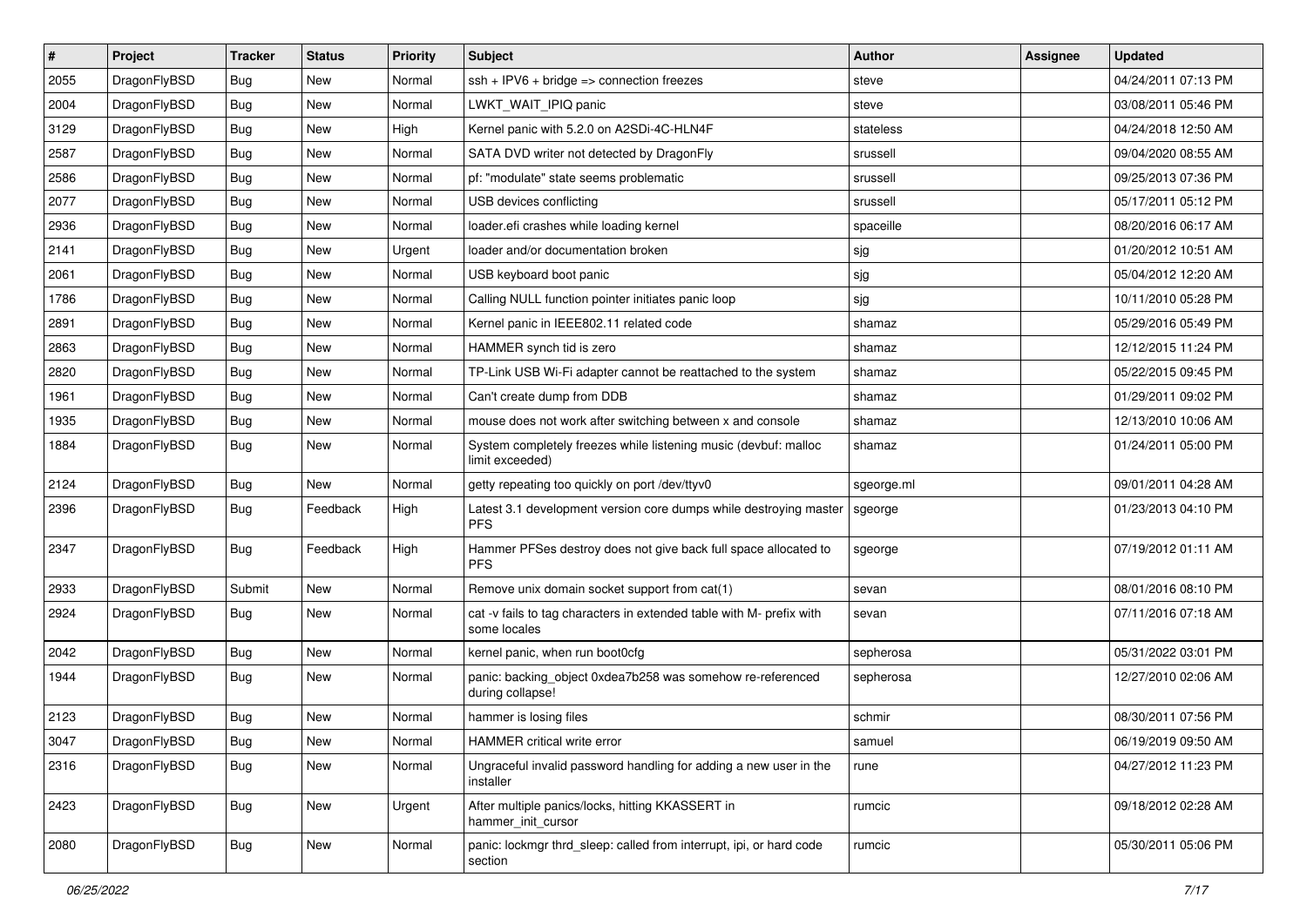| #    | Project      | <b>Tracker</b> | <b>Status</b> | <b>Priority</b> | <b>Subject</b>                                                                                                                                                                                    | <b>Author</b> | Assignee | <b>Updated</b>      |
|------|--------------|----------------|---------------|-----------------|---------------------------------------------------------------------------------------------------------------------------------------------------------------------------------------------------|---------------|----------|---------------------|
| 2072 | DragonFlyBSD | Bug            | <b>New</b>    | Normal          | Fatal trap 12: stopped at lwkt_send_ipiq3                                                                                                                                                         | rumcic        |          | 05/17/2011 04:12 AM |
| 1975 | DragonFlyBSD | <b>Bug</b>     | New           | Normal          | Applications seg fault in select() and poll()                                                                                                                                                     | rumcic        |          | 05/31/2022 02:58 PM |
| 1874 | DragonFlyBSD | Bug            | New           | Normal          | mpd listening on all IPs, accepting only on one                                                                                                                                                   | rumcic        |          | 05/08/2011 01:01 PM |
| 1873 | DragonFlyBSD | Bug            | New           | Normal          | Panic upon usb mouse detach and reattaching                                                                                                                                                       | rumcic        |          | 02/01/2011 09:53 AM |
| 1580 | DragonFlyBSD | <b>Bug</b>     | Feedback      | Normal          | Panic (Fatal trap 12: page fault while in kernel mode) while playing<br>with pf and netif names                                                                                                   | rumcic        |          | 12/21/2018 01:21 AM |
| 1489 | DragonFlyBSD | <b>Bug</b>     | Feedback      | Normal          | panic: ufs dirbad: bad dir                                                                                                                                                                        | rumcic        |          | 03/10/2013 04:34 AM |
| 1250 | DragonFlyBSD | Bug            | Feedback      | Normal          | Panic upon plugging an USB flash drive into the machine                                                                                                                                           | rumcic        |          | 03/10/2013 05:17 AM |
| 1249 | DragonFlyBSD | Bug            | Feedback      | Normal          | panic: ffs vfree: freeing free inode                                                                                                                                                              | rumcic        |          | 03/10/2013 05:13 AM |
| 1218 | DragonFlyBSD | <b>Bug</b>     | In Progress   | Normal          | panic: assertion: error == 0 in hammer start transaction                                                                                                                                          | rumcic        |          | 05/11/2021 04:00 AM |
| 1192 | DragonFlyBSD | Submit         | New           | Normal          | KKASSERTs in sys/kern/uipc_{msg,socket}.c are too strict                                                                                                                                          | rumcic        |          | 05/11/2021 04:07 AM |
| 2887 | DragonFlyBSD | Bug            | New           | Low             | Missing extattr_namespace_to_string and<br>extattr_string_to_namespace functions                                                                                                                  | rubenk        |          | 02/06/2016 05:09 AM |
| 3141 | DragonFlyBSD | <b>Bug</b>     | New           | Normal          | dhclient blocks boot process                                                                                                                                                                      | rowo          |          | 12/16/2018 11:01 AM |
| 2738 | DragonFlyBSD | <b>Bug</b>     | New           | Normal          | Hammer: Strange behavior when trying to recover old version of<br>moved file                                                                                                                      | roland        |          | 11/20/2014 08:02 AM |
| 2626 | DragonFlyBSD | <b>Bug</b>     | New           | Normal          | iwn driver drops with error: "firmware error 'iwn intr: fatal firmware<br>error"                                                                                                                  | rodyaj        |          | 01/09/2014 05:50 AM |
| 2430 | DragonFlyBSD | <b>Bug</b>     | New           | Normal          | Alternate Password Hash method                                                                                                                                                                    | robin.carey1  |          | 10/07/2012 06:28 AM |
| 2138 | DragonFlyBSD | Bug            | New           | Normal          | > 100% CPU usage                                                                                                                                                                                  | robin.carey1  |          | 09/26/2011 12:20 PM |
| 1836 | DragonFlyBSD | Bug            | New           | Normal          | Incorrect TCP checksum show up in tcpdump                                                                                                                                                         | robgar1       |          | 05/15/2022 11:22 AM |
| 2675 | DragonFlyBSD | Bug            | New           | Low             | Ultimate N WiFi Link 5300 get iwn intr: fatal firmware error on 5GHz                                                                                                                              | revuwa        |          | 05/11/2021 04:07 AM |
| 3313 | DragonFlyBSD | <b>Bug</b>     | New           | Normal          | Can't boot from my live USB at all. The kernel loading process<br>hangs.                                                                                                                          | rempas        |          | 06/03/2022 12:16 AM |
| 1560 | DragonFlyBSD | <b>Bug</b>     | Feedback      | Normal          | Unable to modify partition table on ThinkPad T61p during install                                                                                                                                  | rehsack       |          | 01/15/2015 08:57 AM |
| 2371 | DragonFlyBSD | <b>Bug</b>     | New           | Normal          | Timezone problem with America/Sao_Paulo                                                                                                                                                           | raitech       |          | 05/17/2012 01:42 PM |
| 1942 | DragonFlyBSD | Bug            | New           | Normal          | locking against myself in getcacheblk()?                                                                                                                                                          | qhwt.dfly     |          | 05/31/2022 02:15 PM |
| 1917 | DragonFlyBSD | Bug            | New           | Normal          | panic: assertion: (RB_EMPTY(&ip->rec_tree) && (ip->flags &<br>HAMMER_INODE_XDIRTY) == 0)    (!RB_EMPTY(&ip->rec_tree)<br>&& (ip->flags & HAMMER_INODE_XDIRTY) != 0) in<br>hammer_flush_inode_done | qhwt.dfly     |          | 11/24/2010 03:23 AM |
| 1577 | DragonFlyBSD | <b>Bug</b>     | Feedback      | Normal          | panic: assertion: leaf->base.obj id == ip->obj id in<br>hammer_ip_delete_range                                                                                                                    | qhwt+dfly     |          | 05/11/2021 04:01 AM |
| 1387 | DragonFlyBSD | <b>Bug</b>     | Feedback      | Normal          | zero-size malloc and ps: kvm_getprocs: Bad address                                                                                                                                                | qhwt+dfly     |          | 05/11/2021 04:00 AM |
| 1368 | DragonFlyBSD | <b>Bug</b>     | In Progress   | Normal          | suspend signal race?                                                                                                                                                                              | qhwt+dfly     |          | 05/11/2021 03:51 AM |
| 570  | DragonFlyBSD | <b>Bug</b>     | Feedback      | Normal          | 1.8.x: ACPI problems                                                                                                                                                                              | qhwt+dfly     |          | 06/02/2014 03:45 AM |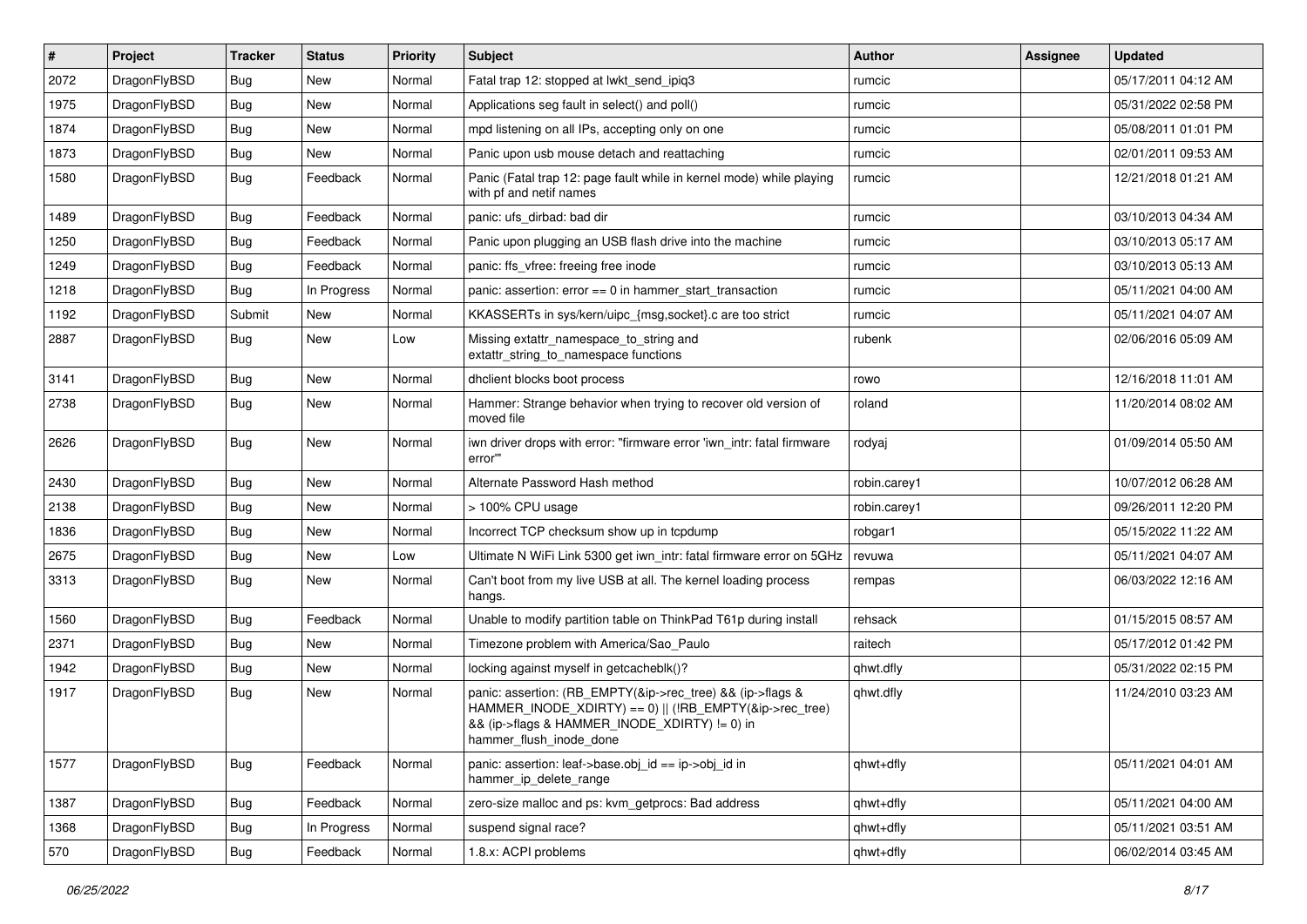| #    | Project      | <b>Tracker</b> | <b>Status</b> | <b>Priority</b> | Subject                                                                                                        | Author   | <b>Assignee</b> | <b>Updated</b>      |
|------|--------------|----------------|---------------|-----------------|----------------------------------------------------------------------------------------------------------------|----------|-----------------|---------------------|
| 3245 | DragonFlyBSD | Bug            | New           | Normal          | panic: free: guard1x fail, i915 load from loader.conf                                                          | polachok |                 | 08/21/2020 10:36 AM |
| 1101 | DragonFlyBSD | <b>Bug</b>     | Feedback      | Normal          | ohci related panic                                                                                             | polachok |                 | 05/11/2021 04:00 AM |
| 3302 | DragonFlyBSD | <b>Bug</b>     | New           | Normal          | Will not boot on System76 Lemur Pro (lemp10)                                                                   | piecuch  |                 | 11/03/2021 10:21 AM |
| 3298 | DragonFlyBSD | Bug            | New           | Normal          | Running "w" and having logged in via XDM through VNC, "w" prints<br>an extra error message                     | piecuch  |                 | 10/25/2021 09:16 AM |
| 3239 | DragonFlyBSD | <b>Bug</b>     | <b>New</b>    | Normal          | unable to SIGKILL glitched emacs                                                                               | piecuch  |                 | 05/26/2020 03:30 AM |
| 3238 | DragonFlyBSD | <b>Bug</b>     | <b>New</b>    | Normal          | race conditions when printing from vkernel console                                                             | piecuch  |                 | 05/19/2020 02:50 PM |
| 3247 | DragonFlyBSD | <b>Bug</b>     | New           | Normal          | Kernel panic doing nothing much                                                                                | phma     |                 | 09/12/2020 11:40 PM |
| 2816 | DragonFlyBSD | Bug            | New           | Normal          | A multitasking process being debugged can get stuck                                                            | phma     |                 | 05/19/2015 03:57 AM |
| 2611 | DragonFlyBSD | Bug            | <b>New</b>    | Normal          | Change in IP address results in network not working                                                            | phma     |                 | 12/05/2013 07:55 PM |
| 2557 | DragonFlyBSD | <b>Bug</b>     | New           | Normal          | stock 3.4.1 kernel halts during booting if dm and dm_target_crypt<br>are loaded and RAID controller is present | phma     |                 | 05/12/2013 10:38 PM |
| 2552 | DragonFlyBSD | Bug            | New           | Low             | hammer recovery should indicate progress                                                                       | phma     |                 | 05/03/2013 12:13 AM |
| 2547 | DragonFlyBSD | <b>Bug</b>     | <b>New</b>    | High            | crashed while doing a dry run of pkg rolling-replace                                                           | phma     |                 | 04/18/2013 10:40 PM |
| 2389 | DragonFlyBSD | <b>Bug</b>     | <b>New</b>    | Normal          | computer crashed while listing processes                                                                       | phma     |                 | 06/18/2012 02:49 PM |
| 2387 | DragonFlyBSD | <b>Bug</b>     | New           | Normal          | hammer ignores -t during dedup                                                                                 | phma     |                 | 06/17/2012 12:30 PM |
| 2331 | DragonFlyBSD | Bug            | New           | Normal          | reading mouse mode from unopen file descriptor hangs mouse<br>driver                                           | phma     |                 | 03/14/2012 09:43 AM |
| 2311 | DragonFlyBSD | <b>Bug</b>     | New           | Normal          | Xorg crash having something to do with drm                                                                     | phma     |                 | 02/22/2012 09:59 AM |
| 2306 | DragonFlyBSD | Bug            | <b>New</b>    | Normal          | a crash starts the kernel debugger in text mode, but just reboots in X                                         | phma     |                 | 02/11/2012 08:02 PM |
| 1559 | DragonFlyBSD | <b>Bug</b>     | New           | Normal          | kernel trap                                                                                                    | phma     |                 | 11/27/2021 08:43 AM |
| 1990 | DragonFlyBSD | Bug            | <b>New</b>    | Normal          | /mnt too large to mount                                                                                        | peur.neu |                 | 02/16/2011 11:24 PM |
| 1951 | DragonFlyBSD | <b>Bug</b>     | <b>New</b>    | Normal          | dma_timeouts at phyaddr on a good hdd                                                                          | peur.neu |                 | 01/04/2011 07:12 AM |
| 1943 | DragonFlyBSD | Bug            | New           | Normal          | hammer assertion panic                                                                                         | peter    |                 | 12/27/2010 12:45 AM |
| 3226 | DragonFlyBSD | Bug            | New           | Normal          | Xorg freezes in vm: thread stuck in "objtrm1"                                                                  | peeter   |                 | 04/08/2020 02:10 AM |
| 2970 | DragonFlyBSD | Bug            | New           | Normal          | kernel 4.7: "Is -I" causes panic on UDF filesystem: "bgetvp -<br>overlapping buffer"                           | peeter   |                 | 12/21/2016 02:46 AM |
| 2898 | DragonFlyBSD | Bug            | <b>New</b>    | Normal          | <b>HAMMER</b> panic                                                                                            | pavalos  |                 | 11/03/2018 07:05 AM |
| 2526 | DragonFlyBSD | <b>Bug</b>     | New           | Normal          | hammer cleanup doesn't run on first day of DST                                                                 | pavalos  |                 | 10/18/2016 05:28 PM |
| 2248 | DragonFlyBSD | <b>Bug</b>     | New           | Normal          | sysctl panic                                                                                                   | pavalos  |                 | 11/23/2011 06:23 PM |
| 2199 | DragonFlyBSD | <b>Bug</b>     | New           | Normal          | screen segfaults if utmpx isn't present                                                                        | pavalos  |                 | 11/15/2011 10:52 PM |
| 2099 | DragonFlyBSD | <b>Bug</b>     | New           | Normal          | page fault panic in vm system                                                                                  | pavalos  |                 | 07/10/2011 08:51 AM |
| 2048 | DragonFlyBSD | <b>Bug</b>     | New           | Normal          | panic: ffs_sync: rofs mod                                                                                      | pavalos  |                 | 04/12/2011 05:45 AM |
| 2008 | DragonFlyBSD | <b>Bug</b>     | New           | Normal          | lwkt setcpu remote: td->td flags 00800621 console flood                                                        | pavalos  |                 | 03/06/2011 09:37 PM |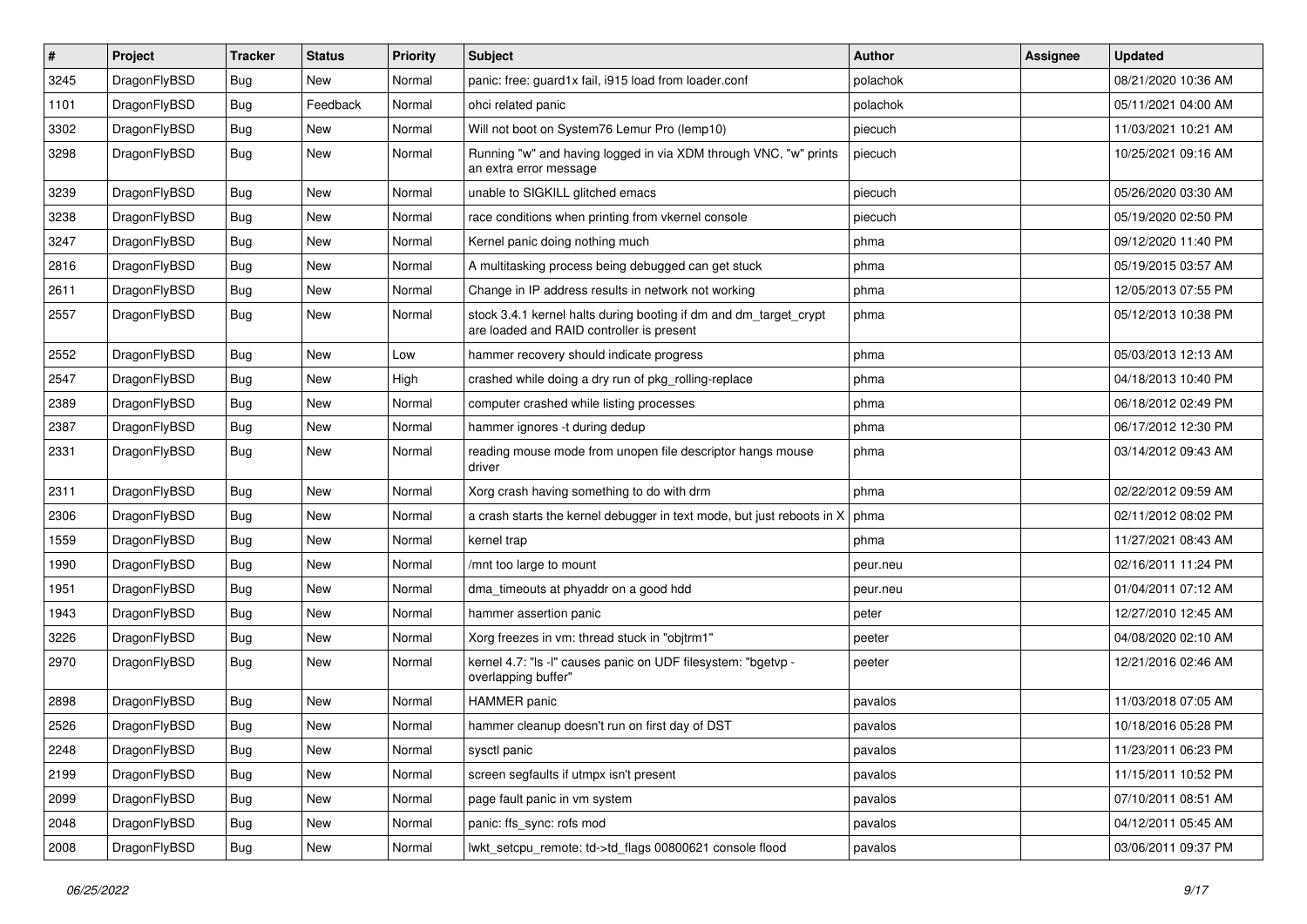| $\sharp$ | Project      | <b>Tracker</b> | <b>Status</b> | <b>Priority</b> | Subject                                                                                                            | <b>Author</b>          | Assignee | <b>Updated</b>      |
|----------|--------------|----------------|---------------|-----------------|--------------------------------------------------------------------------------------------------------------------|------------------------|----------|---------------------|
| 1949     | DragonFlyBSD | Bug            | <b>New</b>    | Normal          | iwn panic                                                                                                          | pavalos                |          | 01/30/2011 03:21 AM |
| 599      | DragonFlyBSD | Bug            | <b>New</b>    | Urgent          | 1.9.0 reproducable panic                                                                                           | pavalos                |          | 12/22/2010 01:08 AM |
| 2117     | DragonFlyBSD | <b>Bug</b>     | <b>New</b>    | High            | ACPI and/or bce(4) problem with 2.11.0.673.g0d557 on HP DL380<br>G6                                                | pauska                 |          | 08/22/2011 10:15 AM |
| 2874     | DragonFlyBSD | Bug            | <b>New</b>    | Normal          | make world DESTDIR=/emptydir fails                                                                                 | pascii                 |          | 12/25/2015 07:04 AM |
| 3107     | DragonFlyBSD | <b>Bug</b>     | New           | Low             | ACPI interrupt storm when loading i915 on Lenovo T460                                                              | oyvinht                |          | 07/15/2020 07:01 AM |
| 3152     | DragonFlyBSD | <b>Bug</b>     | Feedback      | Normal          | Console's size in ttyv0 and single user mode is sticking to 80x25,<br>while ttyv1 can make use of the whole screen | overtime               |          | 02/24/2019 01:08 AM |
| 2802     | DragonFlyBSD | Bug            | <b>New</b>    | Normal          | USB Wifi urtwn0 crash from cd boot                                                                                 | opvalues               |          | 03/10/2015 01:07 AM |
| 2799     | DragonFlyBSD | Bug            | <b>New</b>    | Normal          | Fatal trap 12 caused by moused(8) -p /dev/cual0                                                                    | opvalues               |          | 03/04/2015 11:01 PM |
| 3052     | DragonFlyBSD | Bug            | <b>New</b>    | Normal          | panic DragonFly v4.8.1-RELEASE by mounting a malformed NTFS<br>image [64.000]                                      | open.source@ribose.com |          | 08/14/2017 03:22 AM |
| 3051     | DragonFlyBSD | <b>Bug</b>     | New           | Normal          | panic DragonFly v4.8.1-RELEASE by mounting a malformed NTFS<br>image [12.000]                                      | open.source@ribose.com |          | 08/14/2017 03:20 AM |
| 3049     | DragonFlyBSD | Bug            | <b>New</b>    | Normal          | panic DragonFly v4.8.1-RELEASE by mounting a malformed<br>msdosfs image [12.128]                                   | open.source@ribose.com |          | 08/14/2017 02:53 AM |
| 2622     | DragonFlyBSD | Bug            | <b>New</b>    | Normal          | VAIO FIT15E fn keys support                                                                                        | nonsolosoft            |          | 12/31/2013 01:31 AM |
| 2621     | DragonFlyBSD | <b>Bug</b>     | <b>New</b>    | Normal          | core dump using cdrom                                                                                              | nonsolosoft            |          | 12/27/2013 12:43 AM |
| 2412     | DragonFlyBSD | <b>Bug</b>     | New           | Normal          | wlan0 fails to get address via dhclient                                                                            | nonsolosoft            |          | 08/30/2012 05:55 AM |
| 2182     | DragonFlyBSD | <b>Bug</b>     | New           | Normal          | if msk PHY FIFO underrun/overflow                                                                                  | nonsolosoft            |          | 09/03/2012 06:39 AM |
| 1193     | DragonFlyBSD | Bug            | <b>New</b>    | Normal          | kernel doesn't recognize cdrom drive                                                                               | nonsolosoft            |          | 01/25/2014 09:11 PM |
| 3215     | DragonFlyBSD | Bug            | <b>New</b>    | Normal          | Hang in tcdrain(3) after write(3)                                                                                  | noloader               |          | 11/25/2019 03:08 PM |
| 2098     | DragonFlyBSD | Submit         | New           | Normal          | [PATCH] correct ath man page example<br>(/usr/src/share/man/man4/ath.4)                                            | nobody                 |          | 11/15/2011 12:27 AM |
| 2958     | DragonFlyBSD | Bug            | Feedback      | Normal          | Hammer FS dies during pruning after massive write load                                                             | neilb                  |          | 10/11/2016 04:20 AM |
| 2957     | DragonFlyBSD | Bug            | Feedback      | Normal          | swapoff -a followed by swapon -a doesn't give your swap back                                                       | neilb                  |          | 10/09/2016 04:17 AM |
| 2104     | DragonFlyBSD | <b>Bug</b>     | <b>New</b>    | Normal          | network configuration seg. fault on install CD                                                                     | navratil               |          | 07/26/2011 07:55 AM |
| 1144     | DragonFlyBSD | <b>Bug</b>     | Feedback      | Normal          | Incorrect clock under KVM                                                                                          | msylvan                |          | 03/09/2013 01:17 PM |
| 3218     | DragonFlyBSD | Bug            | <b>New</b>    | Normal          | Kernel panics are not sent to comconsole when booted over EFI                                                      | mqudsi                 |          | 12/02/2019 08:52 PM |
| 3317     | DragonFlyBSD | Bug            | In Progress   | Normal          | Network vtnet0 not working on Hetzner cloud                                                                        | mneumann               |          | 06/18/2022 03:55 AM |
| 3235     | DragonFlyBSD | Bug            | <b>New</b>    | Normal          | Kernel panic in devfs_vnops.c                                                                                      | mneumann               |          | 04/28/2020 07:00 AM |
| 3222     | DragonFlyBSD | Bug            | New           | Normal          | gcc - undefined reference to ' atomic load' (missing libatomic?)                                                   | mneumann               |          | 02/08/2020 02:45 AM |
| 3111     | DragonFlyBSD | <b>Bug</b>     | In Progress   | High            | Mouse lags every second heavily under X11                                                                          | mneumann               |          | 12/12/2017 09:46 PM |
| 2972     | DragonFlyBSD | <b>Bug</b>     | New           | Normal          | ipfw3 "deny to me" does not work correctly                                                                         | mneumann               |          | 12/27/2016 12:11 PM |
| 2881     | DragonFlyBSD | <b>Bug</b>     | New           | Normal          | Pulseaudio hangs/resets system when starting X11                                                                   | mneumann               |          | 01/09/2016 03:08 AM |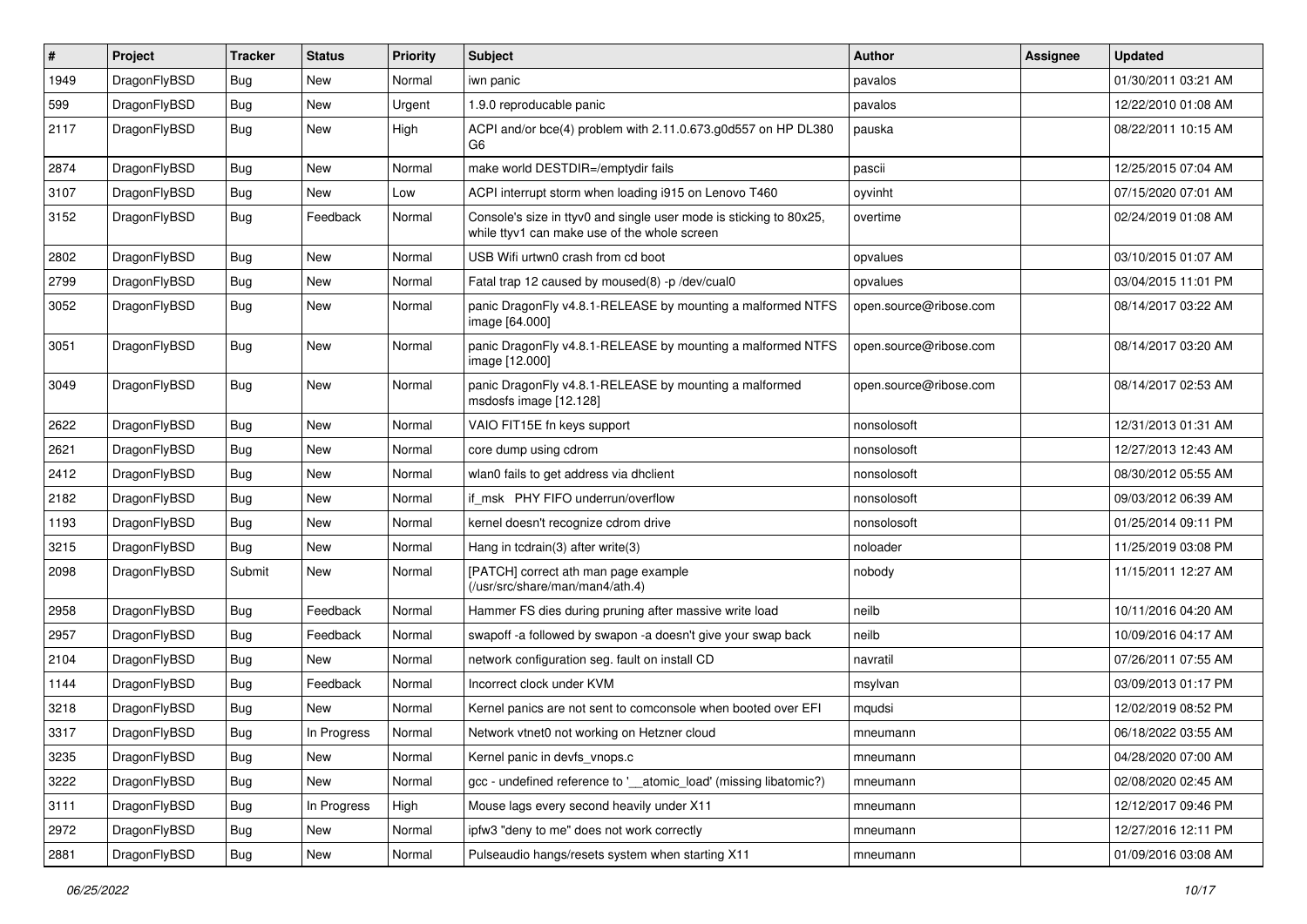| $\vert$ # | Project      | <b>Tracker</b> | <b>Status</b> | <b>Priority</b> | <b>Subject</b>                                                                                             | Author        | Assignee | <b>Updated</b>      |
|-----------|--------------|----------------|---------------|-----------------|------------------------------------------------------------------------------------------------------------|---------------|----------|---------------------|
| 2788      | DragonFlyBSD | Bug            | <b>New</b>    | Normal          | ioctl GSLICEINFO: Not working for vnode slice                                                              | mneumann      |          | 02/12/2015 07:49 AM |
| 2644      | DragonFlyBSD | <b>Bug</b>     | Feedback      | Normal          | 3.6.0-REL trap 9 on boot                                                                                   | memmerto      |          | 11/27/2021 08:08 AM |
| 2598      | DragonFlyBSD | <b>Bug</b>     | <b>New</b>    | Normal          | i386 via USB Booting                                                                                       | mbzadegan     |          | 10/21/2013 02:28 AM |
| 2067      | DragonFlyBSD | Bug            | <b>New</b>    | Normal          | sound/pcm: "play interrupt timeout, channel dead"                                                          | matthiasr     |          | 05/11/2021 03:55 AM |
| 1860      | DragonFlyBSD | <b>Bug</b>     | Feedback      | Normal          | Panic while creating UFS fs on vn(4) for initrd                                                            | matthias      |          | 02/29/2012 07:16 AM |
| 3035      | DragonFlyBSD | Bug            | New           | Normal          | panic: assertion "cpu >= 0 && cpu < ncpus" failed in netisr_cpuport<br>at /usr/src/sys/net/netisr2.h:87    | masu          |          | 05/11/2017 01:24 AM |
| 2809      | DragonFlyBSD | Bug            | <b>New</b>    | Normal          | hammer mirror-stream                                                                                       | masu          |          | 04/10/2015 12:33 AM |
| 2167      | DragonFlyBSD | <b>Bug</b>     | <b>New</b>    | Normal          | shutdown/reboot fails after uptime msg                                                                     | marino        |          | 11/28/2011 03:01 AM |
| 2531      | DragonFlyBSD | <b>Bug</b>     | <b>New</b>    | Normal          | camcontrol fails to disable APM                                                                            | m.lombardi85  |          | 03/23/2013 12:28 PM |
| 2808      | DragonFlyBSD | <b>Bug</b>     | <b>New</b>    | Normal          | X freeze by switching between X and VT - results in black screen                                           | lukesky333    |          | 05/11/2021 03:55 AM |
| 2434      | DragonFlyBSD | Bug            | <b>New</b>    | Normal          | BTX Halted - Boot fails on USB/GUI                                                                         | lucmv         |          | 10/17/2012 08:12 PM |
| 2565      | DragonFlyBSD | <b>Bug</b>     | <b>New</b>    | Normal          | "ifconfig ix0 up" panic                                                                                    | ltpig402a     |          | 06/03/2013 05:46 AM |
| 3310      | DragonFlyBSD | Bug            | In Progress   | Normal          | NVMM+QEMU fail to boot with UEFI: Mem Assist Failed<br>[gpa=0xfffffff0]                                    | liweitianux   |          | 01/11/2022 03:22 PM |
| 2917      | DragonFlyBSD | Bug            | New           | Normal          | da8: reading primary partition table: error accessing offset<br>000000000000 for 512                       | liweitianux   |          | 05/11/2021 08:43 PM |
| 2892      | DragonFlyBSD | <b>Bug</b>     | <b>New</b>    | Normal          | swap_pager:indefinite wait bufferf error                                                                   | <b>Ihmwzy</b> |          | 02/21/2016 10:32 PM |
| 2421      | DragonFlyBSD | <b>Bug</b>     | <b>New</b>    | High            | Kernel panic: vm fault: page 0xc0f70000 not busy!                                                          | lentferj      |          | 10/03/2012 08:16 AM |
| 2288      | DragonFlyBSD | Bug            | Feedback      | Normal          | Random IO performance loss introduced since January 1st                                                    | lentferj      |          | 01/23/2013 04:21 PM |
| 1939      | DragonFlyBSD | <b>Bug</b>     | <b>New</b>    | Normal          | Panic on nightly build and stress test box                                                                 | lentferj      |          | 12/18/2010 08:41 AM |
| 1916      | DragonFlyBSD | <b>Bug</b>     | <b>New</b>    | Normal          | Constant crashes on x86_64 with UFS                                                                        | lentferj      |          | 11/21/2010 07:40 PM |
| 2529      | DragonFlyBSD | <b>Bug</b>     | <b>New</b>    | Low             | Sundance network adapter is not detected and attached                                                      | kworr         |          | 03/25/2013 02:29 AM |
| 1727      | DragonFlyBSD | <b>Bug</b>     | Feedback      | Normal          | CD boot panic (2.6.1) (usb?)                                                                               | kiril         |          | 05/15/2022 05:10 AM |
| 2645      | DragonFlyBSD | Bug            | <b>New</b>    | Normal          | panic with dsched fq and ioprio                                                                            | jyoung15      |          | 02/20/2014 07:29 AM |
| 3228      | DragonFlyBSD | Bug            | <b>New</b>    | Low             | pfi_kif_unref: state refcount <= 0 in dmesg                                                                | justin        |          | 03/05/2021 06:39 AM |
| 2444      | DragonFlyBSD | <b>Bug</b>     | <b>New</b>    | Normal          | Crash during Hammer overnight cleanup                                                                      | justin        |          | 11/04/2012 07:58 AM |
| 2090      | DragonFlyBSD | Bug            | Feedback      | Normal          | snd_hda does not support headphone automute                                                                | justin        |          | 03/29/2012 08:03 PM |
| 2245      | DragonFlyBSD | Bug            | <b>New</b>    | Normal          | panic: assertion "ref < &td->td_toks_end" failed in lwkt_gettoken at<br>/usr/src/sys/kern/lwkt_token.c:588 | juanfra684    |          | 11/22/2011 07:41 PM |
| 2153      | DragonFlyBSD | <b>Bug</b>     | New           | Normal          | Too many unuseful warnings at boot                                                                         | juanfra684    |          | 10/18/2011 10:16 PM |
| 1717      | DragonFlyBSD | <b>Bug</b>     | Feedback      | Normal          | HAMMER panic in hammer_cursor_down()                                                                       | josepht1      |          | 05/11/2021 04:05 AM |
| 2568      | DragonFlyBSD | <b>Bug</b>     | New           | Normal          | AHCI panic                                                                                                 | josepht       |          | 06/07/2013 05:52 PM |
| 2013      | DragonFlyBSD | <b>Bug</b>     | In Progress   | Normal          | oversized DMA request loop                                                                                 | josepht       |          | 05/11/2021 04:06 AM |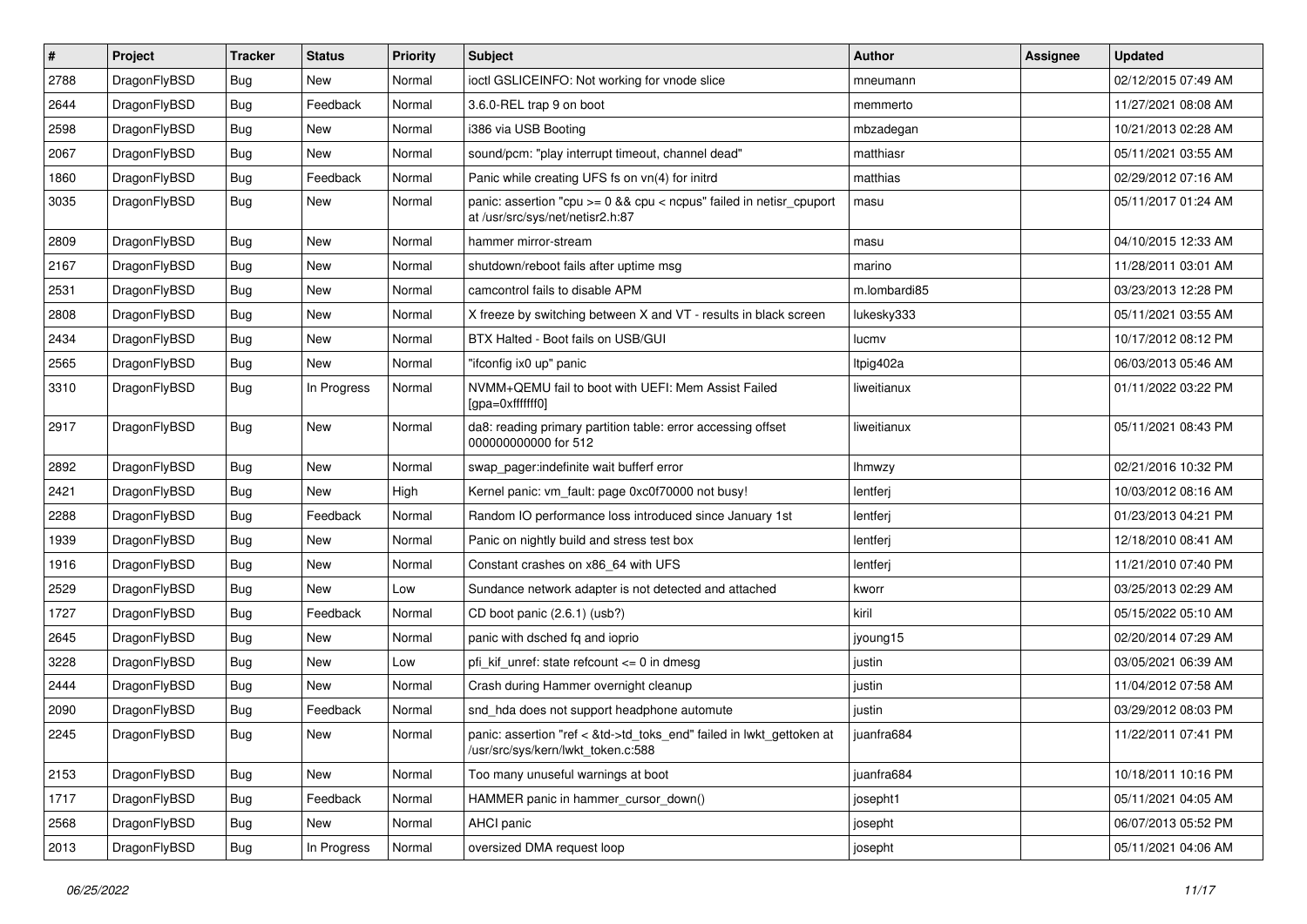| #    | Project      | <b>Tracker</b> | <b>Status</b> | <b>Priority</b> | Subject                                                                                 | Author          | Assignee | <b>Updated</b>      |
|------|--------------|----------------|---------------|-----------------|-----------------------------------------------------------------------------------------|-----------------|----------|---------------------|
| 1745 | DragonFlyBSD | Bug            | Feedback      | Normal          | kmalloc panic                                                                           | josepht         |          | 05/11/2021 04:05 AM |
| 1330 | DragonFlyBSD | Bug            | Feedback      | Normal          | Hammer, usb disk, SYNCHRONIZE CACHE failure                                             | josepht         |          | 06/02/2014 04:56 AM |
| 2712 | DragonFlyBSD | Bug            | New           | Normal          | connect(2) returns EINVAL when retrying after ECONNREFUSED                              | jorisgio        |          | 08/14/2014 05:31 PM |
| 2890 | DragonFlyBSD | Bug            | New           | Normal          | not able to boot usb installer on Toshiba Chromebook 2                                  | johnnywhishbone |          | 02/22/2016 03:42 AM |
| 2731 | DragonFlyBSD | Bug            | In Progress   | Normal          | Screen full of random colors when starting Xorg with Intel Haswell<br>HD Graphics P4600 | jkatzmaier      |          | 11/12/2014 04:08 PM |
| 2369 | DragonFlyBSD | Bug            | New           | Normal          | panic: Bad link elm 0xffffffe07edf6068 next->prev != elm                                | jaydg           |          | 08/15/2012 03:04 AM |
| 2308 | DragonFlyBSD | <b>Bug</b>     | New           | Normal          | System freeze when unloading snd_hda                                                    | jaydg           |          | 02/19/2012 07:15 AM |
| 3134 | DragonFlyBSD | Bug            | New           | Normal          | RFC 3021 (/31 networks) appear to be unsupported                                        | jailbird        |          | 05/16/2018 11:03 PM |
| 2604 | DragonFlyBSD | <b>Bug</b>     | <b>New</b>    | Normal          | dell laptop does not boot with LATEST                                                   | isenmann        |          | 11/20/2013 02:07 AM |
| 3029 | DragonFlyBSD | Bug            | New           | Normal          | Running DflyBSD 4.8 on FreeBSD bhyve as a guest                                         | iron            |          | 05/13/2022 04:33 AM |
| 3189 | DragonFlyBSD | Bug            | New           | Normal          | Allow DragonFly Mail Agent to accept an alternate config via<br>command line switch     | iang            |          | 08/16/2021 12:42 AM |
| 3206 | DragonFlyBSD | Submit         | New           | Normal          | update psm/kbd to FreeBSD 12.0 code                                                     | htse            |          | 10/05/2019 03:49 PM |
| 3201 | DragonFlyBSD | Submit         | <b>New</b>    | Normal          | Fixes make search display                                                               | htse            |          | 08/20/2021 04:02 PM |
| 2680 | DragonFlyBSD | <b>Bug</b>     | <b>New</b>    | Low             | boot0cfg update makes box unbootable                                                    | herrgard        |          | 06/10/2014 06:02 AM |
| 2125 | DragonFlyBSD | Bug            | New           | Normal          | Weird garbage in dmesg                                                                  | herrgard        |          | 08/30/2011 08:04 PM |
| 2045 | DragonFlyBSD | Bug            | <b>New</b>    | Normal          | ral(4): Fatal trap 12: page fault while in kernel mode (two panics)                     | herrgard        |          | 11/03/2011 05:34 PM |
| 1982 | DragonFlyBSD | <b>Bug</b>     | New           | Low             | There is no linuxulator on x86-64                                                       | herrgard        |          | 05/31/2022 02:25 PM |
| 1563 | DragonFlyBSD | Bug            | Feedback      | Normal          | reset(1) doesn't reset terminal to the defaults                                         | hasso           |          | 03/10/2013 04:17 AM |
| 1525 | DragonFlyBSD | <b>Bug</b>     | New           | Normal          | boehm-gc problems                                                                       | hasso           |          | 10/13/2012 07:13 PM |
| 1502 | DragonFlyBSD | Bug            | In Progress   | Normal          | Lock while deleting files from nohistory HAMMER directories                             | hasso           |          | 03/10/2013 04:28 AM |
| 1486 | DragonFlyBSD | <b>Bug</b>     | Feedback      | Normal          | Interrupt storm related to SATA DVD device                                              | hasso           |          | 05/11/2021 04:01 AM |
| 1313 | DragonFlyBSD | Bug            | New           | Low             | Signal code in kernel needs major overhaul (signal queues,<br>si code, si addr)         | hasso           |          | 05/11/2021 04:00 AM |
| 884  | DragonFlyBSD | <b>Bug</b>     | In Progress   | High            | Performance/memory problems under filesystem IO load                                    | hasso           |          | 05/11/2021 03:50 AM |
| 2095 | DragonFlyBSD | Bug            | New           | Low             | Running installer post-install: Unsupported DFUI transport "                            | greenrd         |          | 06/26/2011 09:20 AM |
| 2094 | DragonFlyBSD | <b>Bug</b>     | New           | Normal          | Segfault when gdb printing backtrace from core dump                                     | greenrd         |          | 06/25/2011 04:14 PM |
| 3165 | DragonFlyBSD | Bug            | New           | Normal          | Looping at boot time                                                                    | gop             |          | 12/28/2018 01:04 PM |
| 2803 | DragonFlyBSD | Bug            | New           | Normal          | HAMMER: Warning: UNDO area too small!                                                   | ftigeot         |          | 03/11/2015 03:42 PM |
| 2674 | DragonFlyBSD | <b>Bug</b>     | New           | Normal          | <b>GPT Support</b>                                                                      | ftigeot         |          | 12/28/2015 02:54 PM |
| 2619 | DragonFlyBSD | <b>Bug</b>     | New           | Normal          | DragonFly 3.6 can't be installed on a 6TB volume                                        | ftigeot         |          | 02/23/2014 11:55 PM |
| 2535 | DragonFlyBSD | Bug            | New           | Normal          | Imap processes apparentlt blocked on disk I/O                                           | ftigeot         |          | 04/02/2013 09:31 AM |
| 2403 | DragonFlyBSD | <b>Bug</b>     | New           | Low             | newfs -E doesn't handle /dev/serno device names properly                                | ftigeot         |          | 08/17/2012 05:07 AM |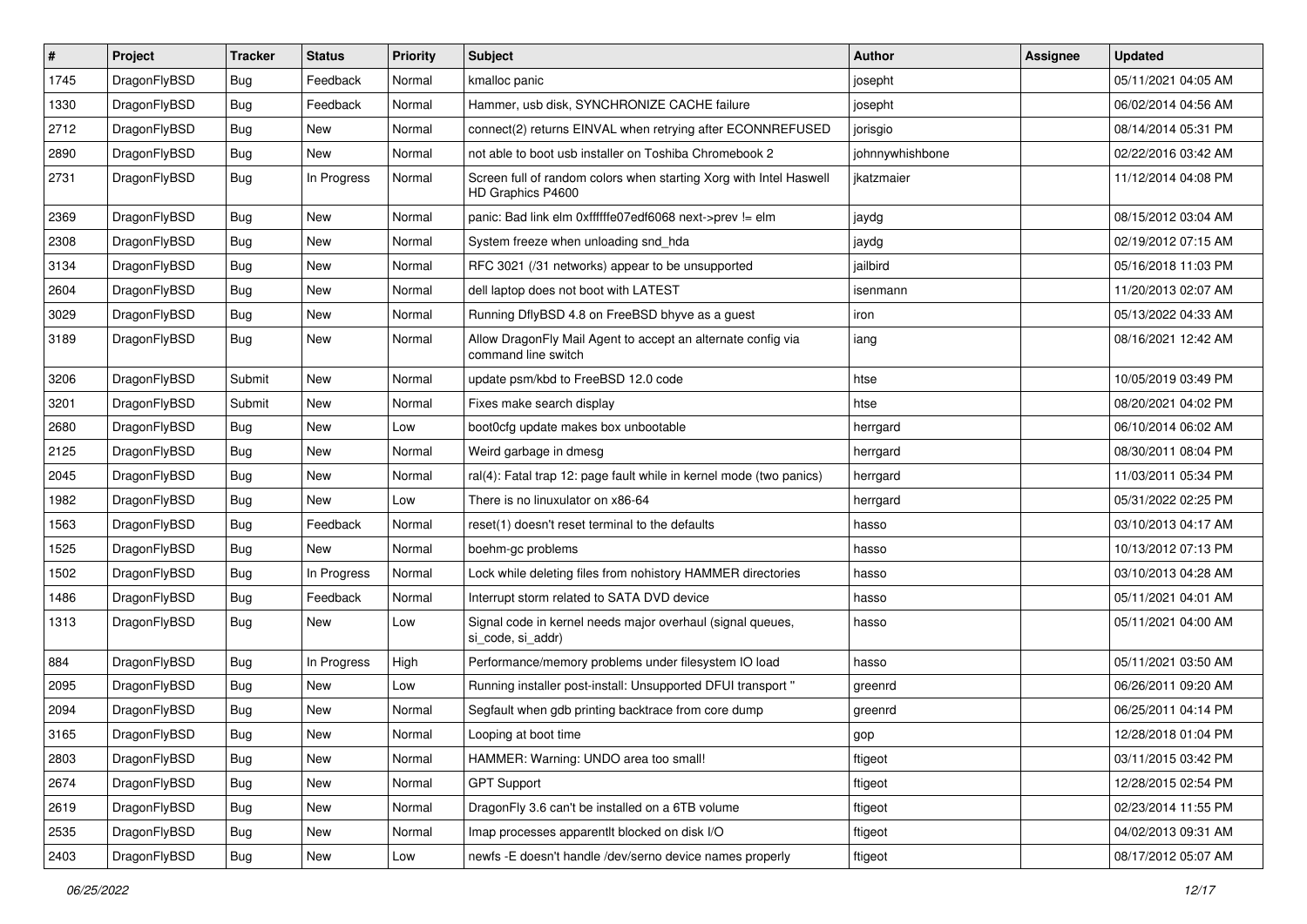| $\sharp$ | Project      | <b>Tracker</b> | <b>Status</b> | <b>Priority</b> | Subject                                                                                                    | <b>Author</b> | Assignee | <b>Updated</b>      |
|----------|--------------|----------------|---------------|-----------------|------------------------------------------------------------------------------------------------------------|---------------|----------|---------------------|
| 2122     | DragonFlyBSD | Submit         | <b>New</b>    | Normal          | [Review] Fixes to the VFS layer                                                                            | ftigeot       |          | 05/31/2022 03:25 PM |
| 2051     | DragonFlyBSD | Bug            | <b>New</b>    | Normal          | No ipv6 lan route entry created on 2.10                                                                    | ftigeot       |          | 04/21/2011 10:37 AM |
| 1923     | DragonFlyBSD | <b>Bug</b>     | <b>New</b>    | Normal          | Abysmal NFS performance with IPv6                                                                          | ftigeot       |          | 12/05/2010 09:34 PM |
| 1826     | DragonFlyBSD | <b>Bug</b>     | New           | Normal          | panic during boot: assertion so->so_port  in tcp_input                                                     | ftigeot       |          | 05/15/2022 11:05 AM |
| 1818     | DragonFlyBSD | Bug            | <b>New</b>    | Normal          | panic: Bad tailq NEXT (kqueue issue ?)                                                                     | ftigeot       |          | 05/15/2022 11:40 AM |
| 1899     | DragonFlyBSD | <b>Bug</b>     | New           | Normal          | Keyboard doesn't work                                                                                      | fransm        |          | 05/15/2022 03:32 PM |
| 846      | DragonFlyBSD | <b>Bug</b>     | Feedback      | Normal          | USB bugs:usb mouse can't used!                                                                             | frankning     |          | 01/15/2015 08:36 AM |
| 1672     | DragonFlyBSD | <b>Bug</b>     | Feedback      | Normal          | panic (trap 12) around btree_search() in 2.4.1-RELEASE                                                     | floid         |          | 01/19/2015 03:36 AM |
| 979      | DragonFlyBSD | <b>Bug</b>     | Feedback      | Normal          | Failure-prone USB mass storage (SB600? msdosfs? CAM?)                                                      | floid         |          | 01/15/2015 08:38 AM |
| 2657     | DragonFlyBSD | <b>Bug</b>     | <b>New</b>    | High            | Needs acl to migrate our servers                                                                           | ferney        |          | 03/31/2014 11:37 AM |
| 2569     | DragonFlyBSD | <b>Bug</b>     | New           | Normal          | ctime NFS                                                                                                  | ferney        |          | 08/11/2013 04:35 AM |
| 2075     | DragonFlyBSD | Bug            | <b>New</b>    | Normal          | pflogd on x86_64                                                                                           | fanch         |          | 05/16/2011 04:04 PM |
| 3276     | DragonFlyBSD | Submit         | New           | Normal          | Add option controlling whether gpt expand expands the last partition<br>(needs testing)                    | falsifian     |          | 07/10/2021 03:35 AM |
| 2544     | DragonFlyBSD | <b>Bug</b>     | New           | Normal          | live DVD system boot (menu option 1) caused db> prompt on<br>PE1950                                        | estrabd       |          | 05/11/2021 03:54 AM |
| 2254     | DragonFlyBSD | Bug            | New           | Normal          | panic: assertion "ref < &td->td_toks_end" failed in lwkt_gettoken at<br>/usr/src/sys/kern/lwkt_token.c:588 | eocallaghan   |          | 12/05/2011 10:21 PM |
| 2164     | DragonFlyBSD | Bug            | <b>New</b>    | Normal          | panic on reboot from usb.                                                                                  | eocallaghan   |          | 10/27/2011 09:29 AM |
| 2161     | DragonFlyBSD | <b>Bug</b>     | New           | Normal          | Outdated xorg.conf file gets installed into etc and screws up mouse                                        | eocallaghan   |          | 10/27/2011 01:51 PM |
| 2158     | DragonFlyBSD | <b>Bug</b>     | <b>New</b>    | Normal          | iwn panics with assertion on boot.                                                                         | eocallaghan   |          | 10/24/2011 04:13 PM |
| 1947     | DragonFlyBSD | <b>Bug</b>     | New           | Low             | GA-880GM-UD2H (rev. 1.3) AHCI fails to detect disks at the end of<br>the RAID controller                   | eocallaghan   |          | 11/27/2021 08:46 AM |
| 1592     | DragonFlyBSD | <b>Bug</b>     | Feedback      | Normal          | AcpiOSUnmapMemory: Warning, deallocation did not track<br>allocation.                                      | eocallaghan   |          | 06/02/2014 07:45 AM |
| 1591     | DragonFlyBSD | <b>Bug</b>     | Feedback      | Normal          | Lenovo X301 hangs with AHCI Driver CMD TIMEOUT<br>$STS=d0<BSY>$                                            | eocallaghan   |          | 05/11/2021 04:05 AM |
| 1877     | DragonFlyBSD | <b>Bug</b>     | <b>New</b>    | Normal          | Freeze during 1st hammer cleanup after new install                                                         | elekktretterr |          | 05/15/2022 11:43 AM |
| 1669     | DragonFlyBSD | <b>Bug</b>     | In Progress   | Normal          | Drive wont open using button                                                                               | elekktretterr |          | 02/29/2012 12:05 PM |
| 1668     | DragonFlyBSD | Bug            | Feedback      | Normal          | Power button not working                                                                                   | elekktretterr |          | 03/10/2013 06:22 AM |
| 1634     | DragonFlyBSD | Bug            | New           | Normal          | panic: spin_lock: 0xe4ad1320, indefinitive wait!                                                           | elekktretterr |          | 01/19/2015 03:21 AM |
| 1613     | DragonFlyBSD | Bug            | Feedback      | Normal          | USB Keyboard not working on master                                                                         | elekktretterr |          | 05/11/2021 04:05 AM |
| 1463     | DragonFlyBSD | <b>Bug</b>     | New           | Normal          | Mountroot before drives are initialized                                                                    | elekktretterr |          | 12/07/2010 01:30 PM |
| 1456     | DragonFlyBSD | <b>Bug</b>     | Feedback      | Normal          | Microsoft wireless desktop problems                                                                        | elekktretterr |          | 01/15/2015 08:34 AM |
| 1454     | DragonFlyBSD | <b>Bug</b>     | Feedback      | Normal          | Unable to boot from external USB DVD drive                                                                 | elekktretterr |          | 05/11/2021 04:01 AM |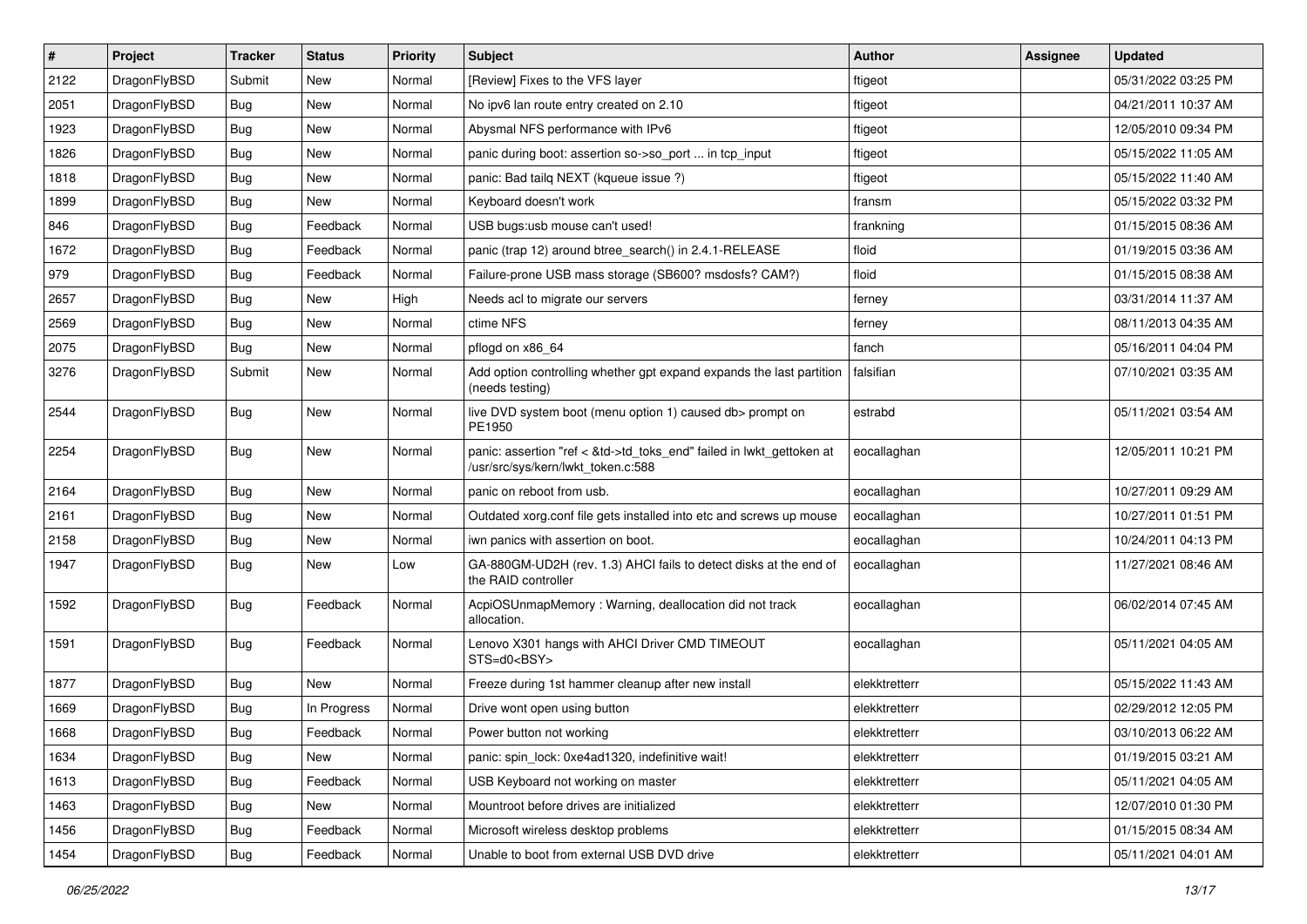| $\vert$ # | Project      | <b>Tracker</b> | <b>Status</b> | <b>Priority</b> | <b>Subject</b>                                                                                                                                            | Author        | Assignee | <b>Updated</b>      |
|-----------|--------------|----------------|---------------|-----------------|-----------------------------------------------------------------------------------------------------------------------------------------------------------|---------------|----------|---------------------|
| 1194      | DragonFlyBSD | Bug            | New           | Normal          | SCSI errors while trying to copy photos from my camera                                                                                                    | elekktretterr |          | 01/14/2015 04:39 PM |
| 1181      | DragonFlyBSD | <b>Bug</b>     | In Progress   | Normal          | ACX111 panic                                                                                                                                              | elekktretterr |          | 05/11/2021 04:00 AM |
| 3117      | DragonFlyBSD | Bug            | New           | Normal          | Problem with colours if "intel" video-driver used                                                                                                         | dpostolov     |          | 01/07/2018 11:35 PM |
| 3116      | DragonFlyBSD | Bug            | New           | Normal          | da0 detects on very big volume if to _remove_ usb install stick and<br>reboot on Intel NUC5PPYH                                                           | dpostolov     |          | 01/07/2018 09:40 PM |
| 1774      | DragonFlyBSD | <b>Bug</b>     | New           | Normal          | New IP header cleanup branch available for testing                                                                                                        | dillon        |          | 05/15/2022 10:59 AM |
| 1448      | DragonFlyBSD | Bug            | Feedback      | Normal          | panic: assertion: _tp->tt_msg->tt_cpuid == mycpuid in<br>tcp_callout_active tcp_output tcp_usr_send netmsg_pru_send<br>netmsg_service tcpmsg_service_loop | dillon        |          | 05/11/2021 04:00 AM |
| 1429      | DragonFlyBSD | Bug            | Feedback      | Normal          | vkernel bug - "mfree: m->m_nextpkt != NULL"                                                                                                               | dillon        |          | 05/11/2021 04:00 AM |
| 1336      | DragonFlyBSD | <b>Bug</b>     | In Progress   | Normal          | Still looking for reports of missed directory entries w/ HAMMER                                                                                           | dillon        |          | 05/11/2021 04:00 AM |
| 2708      | DragonFlyBSD | Bug            | <b>New</b>    | Normal          | unable to send TCP nor UDP on age(4) interface                                                                                                            | dermiste      |          | 05/11/2021 03:54 AM |
| 3147      | DragonFlyBSD | Submit         | <b>New</b>    | Normal          | Enable headless installation                                                                                                                              | ddegroot      |          | 10/09/2018 01:25 PM |
| 2790      | DragonFlyBSD | Submit         | New           | Low             | filedesc softrefs increment code factoring                                                                                                                | dclink        |          | 02/21/2015 04:00 AM |
| 3076      | DragonFlyBSD | Bug            | <b>New</b>    | Normal          | sys/dev/netif/ig_hal/e1000_ich8lan.c:1594: sanity checking mixup?                                                                                         | dcb           |          | 10/11/2017 01:58 AM |
| 3025      | DragonFlyBSD | <b>Bug</b>     | New           | Normal          | sys/dev/powermng/powernow/powernow.c:284: bad comparison?                                                                                                 | dcb           |          | 09/23/2017 07:45 AM |
| 3024      | DragonFlyBSD | Bug            | <b>New</b>    | Low             | sys/dev/netif/wi/if_wi.c:1090]: (style) Redundant condition                                                                                               | dcb           |          | 04/11/2017 11:56 AM |
| 3022      | DragonFlyBSD | Bug            | New           | Normal          | sys/dev/netif/ath/ath/if_ath.c:2142: strange bitmask?                                                                                                     | dcb           |          | 04/11/2017 11:49 AM |
| 3021      | DragonFlyBSD | Bug            | In Progress   | Normal          | sys/dev/drm/i915/i915_gem_stolen.c:115]: (error) Signed integer<br>overflow for expression '65535<<20'                                                    | dcb           |          | 04/11/2017 12:46 PM |
| 3018      | DragonFlyBSD | <b>Bug</b>     | New           | Normal          | sys/bus/u4b/wlan/if_run.c:5464]: (style) Redundant condition                                                                                              | dcb           |          | 04/11/2017 11:26 AM |
| 3011      | DragonFlyBSD | <b>Bug</b>     | In Progress   | Normal          | dragonfly/sys/dev/netif/re/re.c: suspicious code?                                                                                                         | dcb           |          | 07/29/2017 01:26 AM |
| 2994      | DragonFlyBSD | Bug            | <b>New</b>    | Normal          | Intermittent boot hangs after git: hammer - HAMMER Version 7                                                                                              | davshao       |          | 03/30/2017 02:06 PM |
| 2835      | DragonFlyBSD | Bug            | New           | Normal          | /usr/include/c++/5.0/bits/c++locale.h likes<br>POSIX_C_SOURCE>=200809                                                                                     | davshao       |          | 11/18/2015 03:40 AM |
| 2688      | DragonFlyBSD | Bug            | <b>New</b>    | Normal          | 67613368bdda7 Fix wrong checks for U4B presence Asrock Z77M<br>difficulty detecting USB keyboard                                                          | davshao       |          | 06/28/2014 07:08 PM |
| 2652      | DragonFlyBSD | Bug            | <b>New</b>    | Normal          | 189a0ff3761b47  ix: Implement MSI-X support locks up Lenovo<br>S10 Intel Atom n270                                                                        | davshao       |          | 05/14/2014 01:55 AM |
| 2414      | DragonFlyBSD | <b>Bug</b>     | In Progress   | Normal          | Lenovo S10 acpi freeze (not new)                                                                                                                          | davshao       |          | 05/11/2021 04:13 AM |
| 3243      | DragonFlyBSD | <b>Bug</b>     | New           | Normal          | SMART status not reported properly for SSD disks                                                                                                          | daftaupe      |          | 09/09/2020 11:03 PM |
| 3227      | DragonFlyBSD | Submit         | New           | Normal          | Add HAMMER2 instructions in the installation medium README                                                                                                | daftaupe      |          | 03/26/2020 03:34 PM |
| 2687      | DragonFlyBSD | <b>Bug</b>     | New           | Normal          | natacontrol software RAID in installer                                                                                                                    | csmelosky     |          | 06/22/2014 12:03 PM |
| 1307      | DragonFlyBSD | Bug            | In Progress   | Normal          | hammer tid -2 shows unexpected result                                                                                                                     | corecode      |          | 10/18/2016 05:29 PM |
| 1481      | DragonFlyBSD | <b>Bug</b>     | Feedback      | Normal          | panic: assertion: kva_p(buf) in soopt_from_kbuf (after ipfw pipe<br>show, 2.2.1-R)                                                                        | combiner      |          | 05/11/2021 04:01 AM |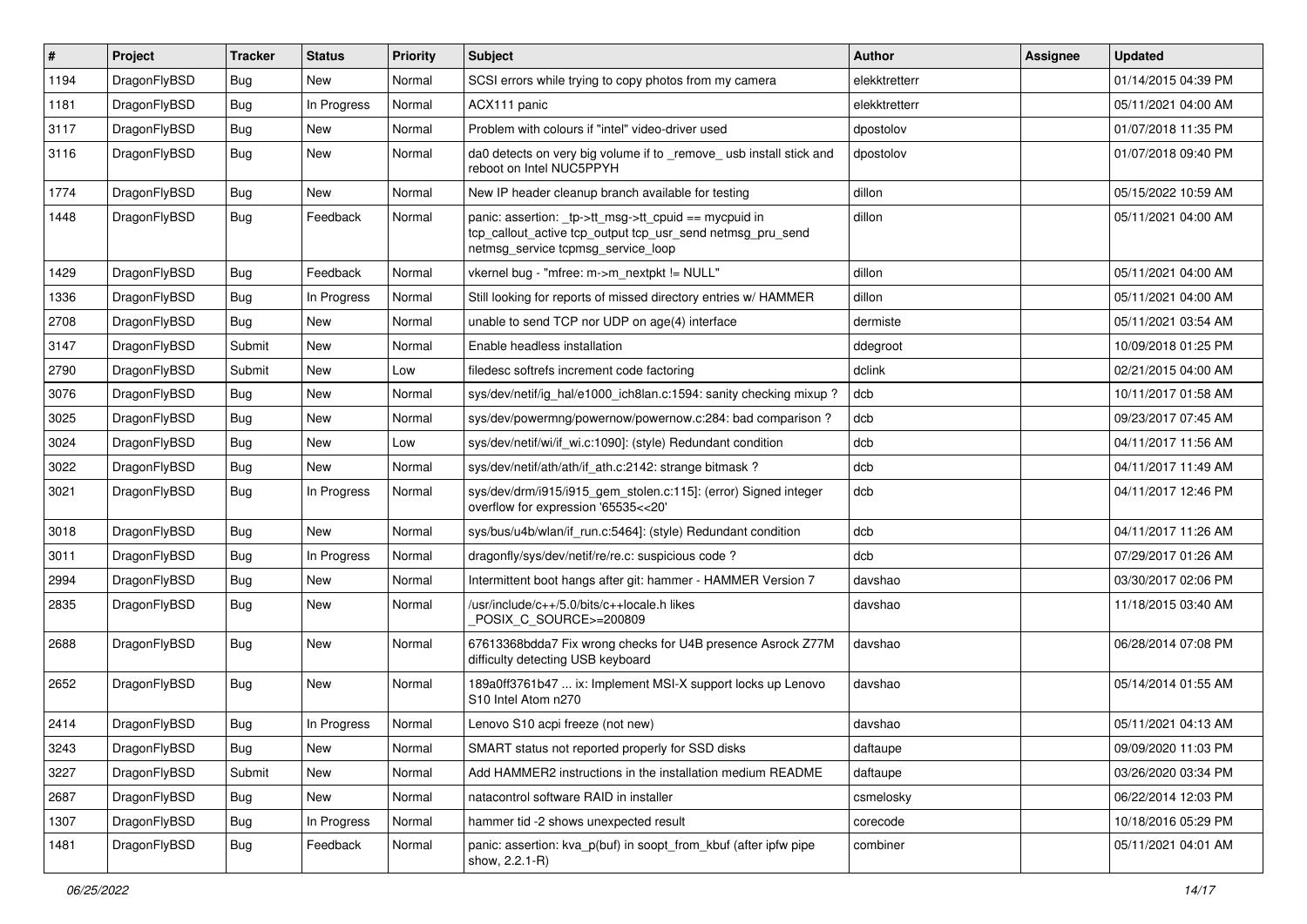| $\vert$ # | Project      | <b>Tracker</b> | <b>Status</b> | <b>Priority</b> | Subject                                                                                                       | Author             | Assignee | <b>Updated</b>      |
|-----------|--------------|----------------|---------------|-----------------|---------------------------------------------------------------------------------------------------------------|--------------------|----------|---------------------|
| 2736      | DragonFlyBSD | Bug            | <b>New</b>    | High            | kernel panics on acpi_timer_probe function                                                                    | cnb                |          | 05/11/2021 03:55 AM |
| 2735      | DragonFlyBSD | <b>Bug</b>     | <b>New</b>    | Urgent          | iwn panics SYSSASSERT                                                                                         | cnb                |          | 05/11/2021 03:55 AM |
| 3280      | DragonFlyBSD | <b>Bug</b>     | <b>New</b>    | Normal          | KMS console and i915(4) not working in 6.0                                                                    | cmusser            |          | 07/10/2021 03:35 AM |
| 3139      | DragonFlyBSD | <b>Bug</b>     | <b>New</b>    | Normal          | USB Mouse Does Not Work in DragonflyBSD guest on VirtualBox                                                   | chiguy1256         |          | 06/24/2018 10:14 PM |
| 2859      | DragonFlyBSD | Bug            | <b>New</b>    | Low             | Installer configuration menu always highlights "Select timezone", no<br>matter which step was last completed. | cgag               |          | 12/02/2015 01:54 PM |
| 2858      | DragonFlyBSD | Bug            | <b>New</b>    | Low             | Installer "Local or UTC" question should have "No" selected by<br>default.                                    | cgag               |          | 12/02/2015 01:18 PM |
| 3143      | DragonFlyBSD | Bug            | <b>New</b>    | Normal          | assertion "0" failed in hammer2_inode_xop_chain_sync                                                          | cbin               |          | 07/18/2018 12:50 PM |
| 1618      | DragonFlyBSD | <b>Bug</b>     | Feedback      | Normal          | collision for 'struct pmap' when using RPC and <sys user.h=""></sys>                                          | carenas            |          | 05/11/2021 04:05 AM |
| 2319      | DragonFlyBSD | <b>Bug</b>     | <b>New</b>    | Normal          | crypt/passwd forward compat                                                                                   | c.turner1          |          | 02/28/2012 12:39 PM |
| 725       | DragonFlyBSD | <b>Bug</b>     | In Progress   | Low             | 'make distribution' fails w/'ro' /usr/obj                                                                     | c.turner           |          | 03/09/2013 01:01 PM |
| 2115      | DragonFlyBSD | Bug            | New           | Normal          | [msk] system freeze after receive some paquet                                                                 | bsdsx              |          | 08/22/2011 10:22 AM |
| 1521      | DragonFlyBSD | <b>Bug</b>     | Feedback      | Normal          | amd64 2.4 livecd won't mount root at boot                                                                     | bolapara           |          | 01/28/2018 03:45 AM |
| 1594      | DragonFlyBSD | Bug            | <b>New</b>    | Normal          | Kernel panic during boot from Live CD on Dell E6400                                                           | bodie              |          | 05/11/2021 03:54 AM |
| 3110      | DragonFlyBSD | <b>Bug</b>     | New           | Normal          | crash with ipfw3 under load                                                                                   | bnegre82           |          | 12/09/2017 06:22 AM |
| 3101      | DragonFlyBSD | <b>Bug</b>     | <b>New</b>    | Low             | PFI CGI install not working in dragonflybsd 5.0.1 USB install                                                 | bnegre82           |          | 05/11/2021 04:14 AM |
| 1882      | DragonFlyBSD | Bug            | <b>New</b>    | Low             | Idea for handling new USB vendor/device codes                                                                 | bmk                |          | 10/20/2010 12:15 PM |
| 3284      | DragonFlyBSD | <b>Bug</b>     | New           | Normal          | Wrong towlower() result for U+038A                                                                            | bhaible            |          | 07/10/2021 03:34 AM |
| 3283      | DragonFlyBSD | Bug            | <b>New</b>    | Normal          | mknodat() cannot create FIFOs                                                                                 | bhaible            |          | 07/10/2021 03:34 AM |
| 3282      | DragonFlyBSD | <b>Bug</b>     | New           | Normal          | unexpected errno value from fopen()                                                                           | bhaible            |          | 07/10/2021 03:34 AM |
| 3281      | DragonFlyBSD | <b>Bug</b>     | <b>New</b>    | Normal          | Crash after leaving unattended for a while                                                                    | bhaible            |          | 07/10/2021 03:32 AM |
| 1718      | DragonFlyBSD | <b>Bug</b>     | Feedback      | Normal          | IDE disk drive not detected by x86_64 2.6.1 Live CD                                                           | bcox               |          | 11/27/2021 08:25 AM |
| 3132      | DragonFlyBSD | <b>Bug</b>     | <b>New</b>    | Low             | unifdef mined                                                                                                 | bcallah            |          | 04/26/2018 08:34 PM |
| 331       | DragonFlyBSD | Bug            | In Progress   | Normal          | ftpsesame (aka Bridging S01E03)                                                                               | bastyaelvtars      |          | 03/09/2013 12:28 PM |
| 2107      | DragonFlyBSD | <b>Bug</b>     | New           | Normal          | 2.10.1 sata dvd drive issue                                                                                   | ausppc             |          | 07/31/2011 08:41 PM |
| 1148      | DragonFlyBSD | Bug            | In Progress   | Low             | BCM4311 wireless network adapter detected but not functional                                                  | archimedes.gaviola |          | 05/11/2021 04:00 AM |
| 3311      | DragonFlyBSD | Bug            | <b>New</b>    | Low             | TrueCrypt support may cause kernel crash                                                                      | arcade@b1t.name    |          | 04/29/2022 06:19 AM |
| 3278      | DragonFlyBSD | <b>Bug</b>     | New           | Normal          | Second screen image is distorted                                                                              | arcade@b1t.name    |          | 07/10/2021 03:36 AM |
| 3209      | DragonFlyBSD | <b>Bug</b>     | New           | Normal          | svc has some minor bugs                                                                                       | arcade@b1t.name    |          | 10/24/2019 09:08 AM |
| 2882      | DragonFlyBSD | <b>Bug</b>     | New           | Low             | bridge sends packets from individual interfaces                                                               | arcade@b1t.name    |          | 01/09/2016 12:43 PM |
| 2878      | DragonFlyBSD | <b>Bug</b>     | New           | Low             | [fix] CCVER problem when using clang and cpu extensions<br>(intrinsics)                                       | arcade@b1t.name    |          | 06/24/2016 04:25 AM |
| 2877      | DragonFlyBSD | <b>Bug</b>     | New           | Low             | sed fails when working with UTF-8 locale and non-UTF symbols                                                  | arcade@b1t.name    |          | 12/30/2015 11:20 AM |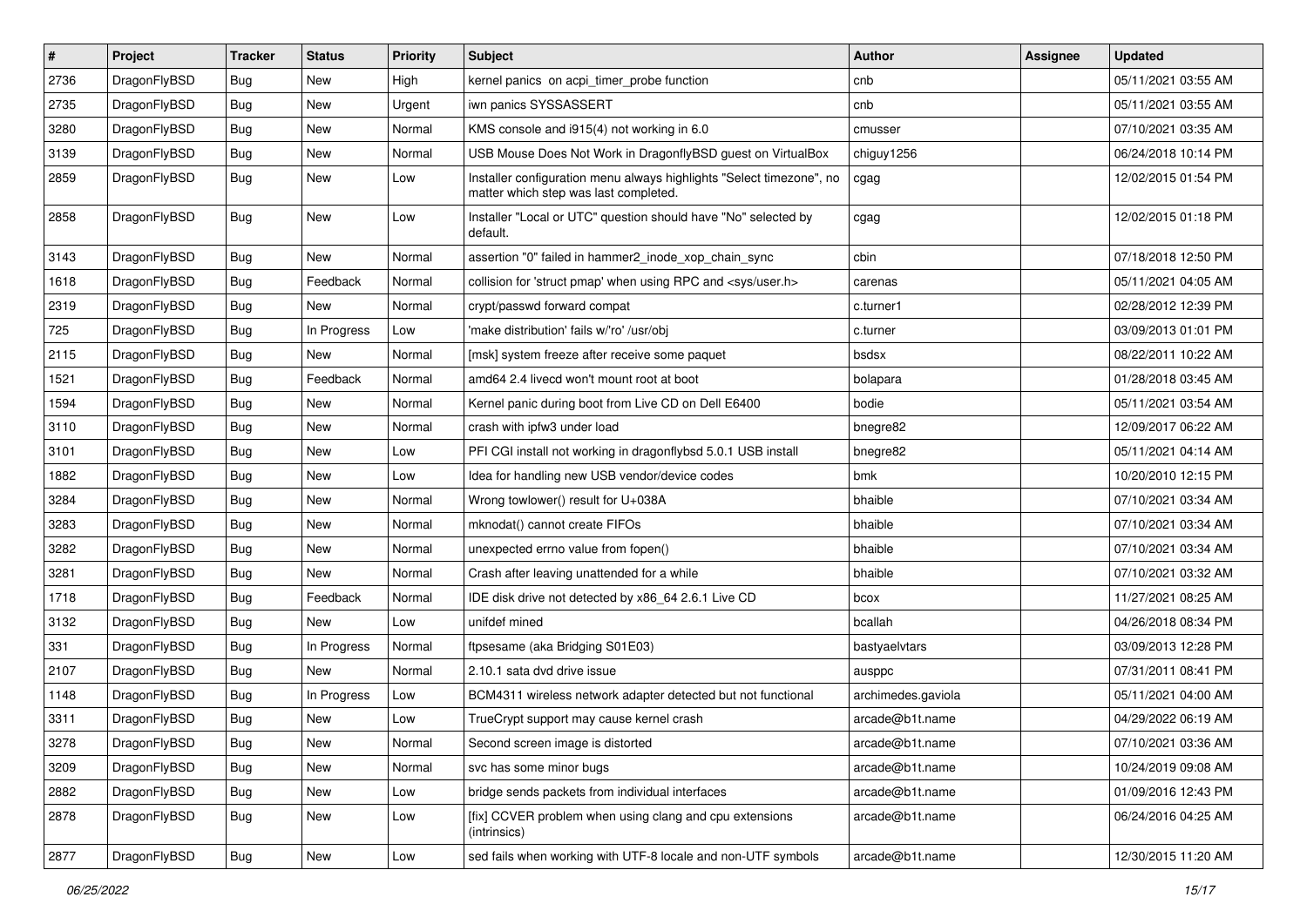| #    | Project      | <b>Tracker</b> | <b>Status</b> | <b>Priority</b> | <b>Subject</b>                                                                                                                                              | Author             | Assignee | <b>Updated</b>      |
|------|--------------|----------------|---------------|-----------------|-------------------------------------------------------------------------------------------------------------------------------------------------------------|--------------------|----------|---------------------|
| 2520 | DragonFlyBSD | <b>Bug</b>     | <b>New</b>    | Normal          | panic: assertion "IS_SERIALIZED((ifp->if_serializer))" failed in<br>if_default_serialize_assert at /usr/src/sys/net/if.c:437                                | ano                |          | 03/09/2013 12:14 AM |
| 2329 | DragonFlyBSD | <b>Bug</b>     | New           | Normal          | ibm x3550 & acpi                                                                                                                                            | ano                |          | 06/03/2014 11:37 AM |
| 1824 | DragonFlyBSD | <b>Bug</b>     | Feedback      | Normal          | kernel panic, x86, 2.7.3.859.ge5104                                                                                                                         | akirchhoff135014   |          | 03/10/2013 07:49 AM |
| 2210 | DragonFlyBSD | Bug            | New           | Normal          | Bugtracker cannot assign default project for new users                                                                                                      | ahuete.devel       |          | 11/17/2011 11:30 AM |
| 3301 | DragonFlyBSD | <b>Bug</b>     | New           | Normal          | Gkrellm from the packages is not showing logged in users in main<br>window, logged in users always $== 0$                                                   | adrian             |          | 01/08/2022 04:24 AM |
| 3300 | DragonFlyBSD | Bug            | <b>New</b>    | Normal          | Running Xvnc from TigerVNC package through the INETD daemon<br>in TCP WAIT mode fails hard                                                                  | adrian             |          | 01/08/2022 04:25 AM |
| 3299 | DragonFlyBSD | Bug            | In Progress   | Normal          | DragonFlyBSD reports utterly wrong uptime (most of the time, right<br>after booting in)                                                                     | adrian             |          | 11/11/2021 01:43 PM |
| 2250 | DragonFlyBSD | Bug            | New           | Normal          | Kernel panic                                                                                                                                                | adamk              |          | 11/23/2018 01:10 AM |
| 1941 | DragonFlyBSD | Bug            | <b>New</b>    | Normal          | wlan config crash                                                                                                                                           | abandon.every.hope |          | 12/24/2010 07:54 PM |
| 2852 | DragonFlyBSD | <b>Bug</b>     | New           | Normal          | Hammer File System - hangs on undo during system boot / mount -<br>will not recover on DragonFlyBSD newer than 3.6.0                                        | abale              |          | 05/11/2021 04:07 AM |
| 3120 | DragonFlyBSD | Bug            | <b>New</b>    | Normal          | Intel AC 8260 firmware does not load                                                                                                                        | Vintodrimmer       |          | 08/28/2018 03:30 AM |
| 3240 | DragonFlyBSD | <b>Bug</b>     | <b>New</b>    | High            | compile error because of openssl with /usr/dports/security/rhash for<br>mysql 8 install                                                                     | <b>UlasSAYGIN</b>  |          | 06/04/2020 08:05 AM |
| 3219 | DragonFlyBSD | <b>Bug</b>     | New           | Normal          | x11/xorg port can not be build                                                                                                                              | <b>UlasSAYGIN</b>  |          | 03/31/2020 08:57 AM |
| 2595 | DragonFlyBSD | <b>Bug</b>     | New           | Normal          | DragonFly 3.4.3 crashes on SUN Blade X6250 with Qlogic ISP 2432<br>FC card                                                                                  | Turvamies          |          | 10/07/2013 11:53 AM |
| 2493 | DragonFlyBSD | Bug            | New           | Normal          | vidcontrol: invalid video mode name                                                                                                                         | Svarov             |          | 01/24/2013 09:55 AM |
| 1246 | DragonFlyBSD | <b>Bug</b>     | New           | Normal          | bad resolution (monitor desync) with livedvd                                                                                                                | Przem0l            |          | 02/18/2014 06:29 AM |
| 2499 | DragonFlyBSD | <b>Bug</b>     | In Progress   | Urgent          | DRAGONFLY_3_2 lockd not responding correctly                                                                                                                | Nerzhul            |          | 01/22/2013 12:47 PM |
| 3006 | DragonFlyBSD | <b>Bug</b>     | <b>New</b>    | Normal          | boot0cfg: panic in kern_udev.c in function _udev_dict_set_cstr when<br>installing in VirtualBox                                                             | <b>MichiGreat</b>  |          | 04/01/2017 02:22 PM |
| 2453 | DragonFlyBSD | Bug            | New           | Normal          | panic: assertion "gd->gd_spinlocks == 0" failed                                                                                                             | Johannes.Hofmann   |          | 11/12/2012 12:54 PM |
| 1850 | DragonFlyBSD | <b>Bug</b>     | New           | Normal          | volume-add on hammer root fs panic                                                                                                                          | Johannes.Hofmann   |          | 04/18/2019 04:27 AM |
| 2620 | DragonFlyBSD | Bug            | New           | Normal          | moused problem                                                                                                                                              | FilippoMo          |          | 12/20/2013 10:32 AM |
| 2618 | DragonFlyBSD | <b>Bug</b>     | New           | Normal          | mouse problem on RELEASE-3 6 0                                                                                                                              | FilippoMo          |          | 12/20/2013 03:26 AM |
| 2617 | DragonFlyBSD | <b>Bug</b>     | Feedback      | Normal          | Possible issue with wireless mouse on 3.6 release                                                                                                           | FilippoMo          |          | 01/14/2015 03:42 PM |
| 989  | DragonFlyBSD | Bug            | New           | Normal          | installer/fdisk trouble with wrapped values                                                                                                                 | Discodestroyer     |          | 02/18/2014 06:27 AM |
| 2806 | DragonFlyBSD | <b>Bug</b>     | New           | Normal          | failed to configure a link-local address on ath0 (errno = 22)                                                                                               | Chingyuan          |          | 05/25/2021 01:00 AM |
| 3194 | DragonFlyBSD | Bug            | New           | High            | Hammer kernel crash on mirror-stream of PFS after upgrade<br>(assertion "cursor->flags &<br>HAMMER_CURSOR_ITERATE_CHECK" failed in<br>hammer_btree_iterate) | Anonymous          |          | 06/29/2019 01:32 PM |